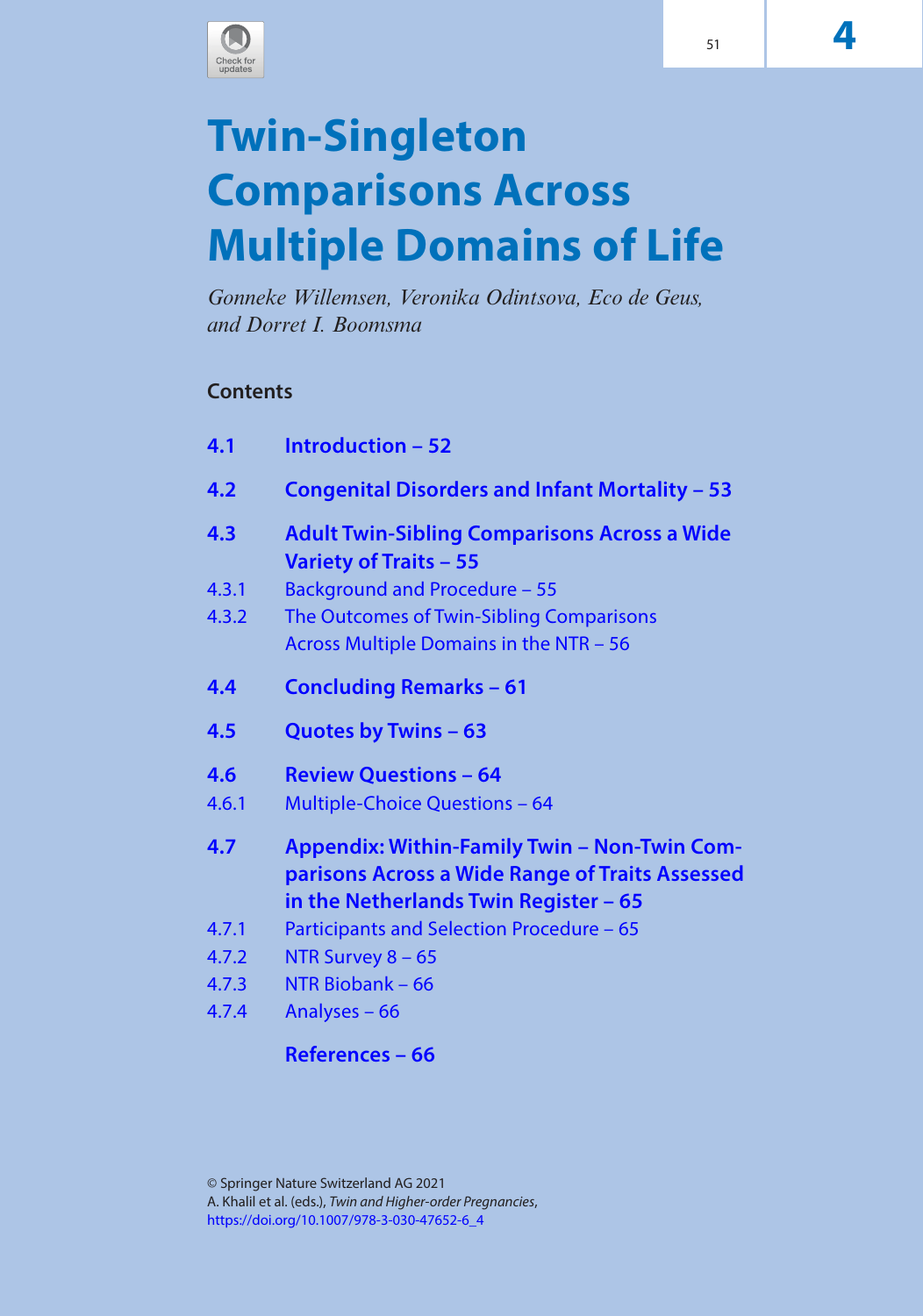## **Trailer**

In this chapter, we address the question whether individuals born from a multiple pregnancy differ from singletons. The answer to this question is important for health-care professionals and researchers, as well as multiples themselves and their family members.

First, we review findings from the literature with respect to twin – non-twin differences in early life and conclude that a multiple pregnancy increases the risk of congenital problems and mortality for the unborn and newborn children.

Next, we provide an overview of the outcomes of comparing adult twins to their singleton siblings across a wide range of traits assessed in the Netherlands Twin Register (NTR). In a within-family design, comparing twins to siblings from the same family, we correct for familial confounding. Overall, hardly any evidence was found for the presence of twin-sibling differences for the five domains explored, which included body composition and physical development, personality and psychopathology, behavioral and sociodemographic traits, physiological parameters and physical disease, and cognitive function. With the exception of minor differences in body composition, twins do not seem to differ from singletons, when taking family factors into account.

In conclusion, while being a twin can be seen as special, adult twins are similar to ordinary siblings across most domains of life.

## **Definitions**

- 1. Twin  $-$  An individual born after the same pregnancy of multiple zygotes leading to a multiple birth.
- 2. Singleton An individual who was the single (surviving) zygote during a pregnancy and therefore not part of a multiple birth.
- 3. Barker hypothesis The theory of fetal origins of adult disease.
- 4. Congenital disorder A condition present at birth that results from genetic or chromosomal disorders, exposure to certain medications or chemicals, or certain infections during pregnancy.

 5. Within-family design – A comparison of outcome (dependent) variables between members of the same family who may differ on the predictor (independent) variables.

#### n**Learning Objectives**

- 5 To gain insight into the risk of congenital problems and mortality in multiple pregnancy
- $\blacksquare$  To understand the challenges in studying twin-singleton differences and how the study of multiples and their singleton siblings from the same family can resolve some of these problems
- $\blacksquare$  To increase knowledge regarding potential differences between multiples and singletons in their development, behavior, and health

## **4.1 Introduction**

Over the past decades, twin and higher-order multiple pregnancy rates have increased in many countries worldwide [14, 82, 112]. While the increased number of infertility treatments is often stated as the reason for this increase, the increase in maternal age is also a significant contributor [57]. Compared to singletons, that is children born from a single pregnancy originating with a single zygote, children born from a multiple pregnancy are born on average 3 weeks earlier [33], and are about 4 cm shorter and 1 kilo lighter at birth [70]. Multiples, that is, twins, triplets, and higherorder multiples, may be at increased risk of complications during pregnancy, delivery, and in the postnatal period. The fetal origins hypothesis and the developmental origins of health and disease hypothesis, often referred to as the Barker hypothesis, poses that low birth weight reflects intra-uterine growth retardation that may affect later development and increases the risk of disease development and earlier mortality [4]. Numerous studies in the general population have indeed found evidence for an association of low birth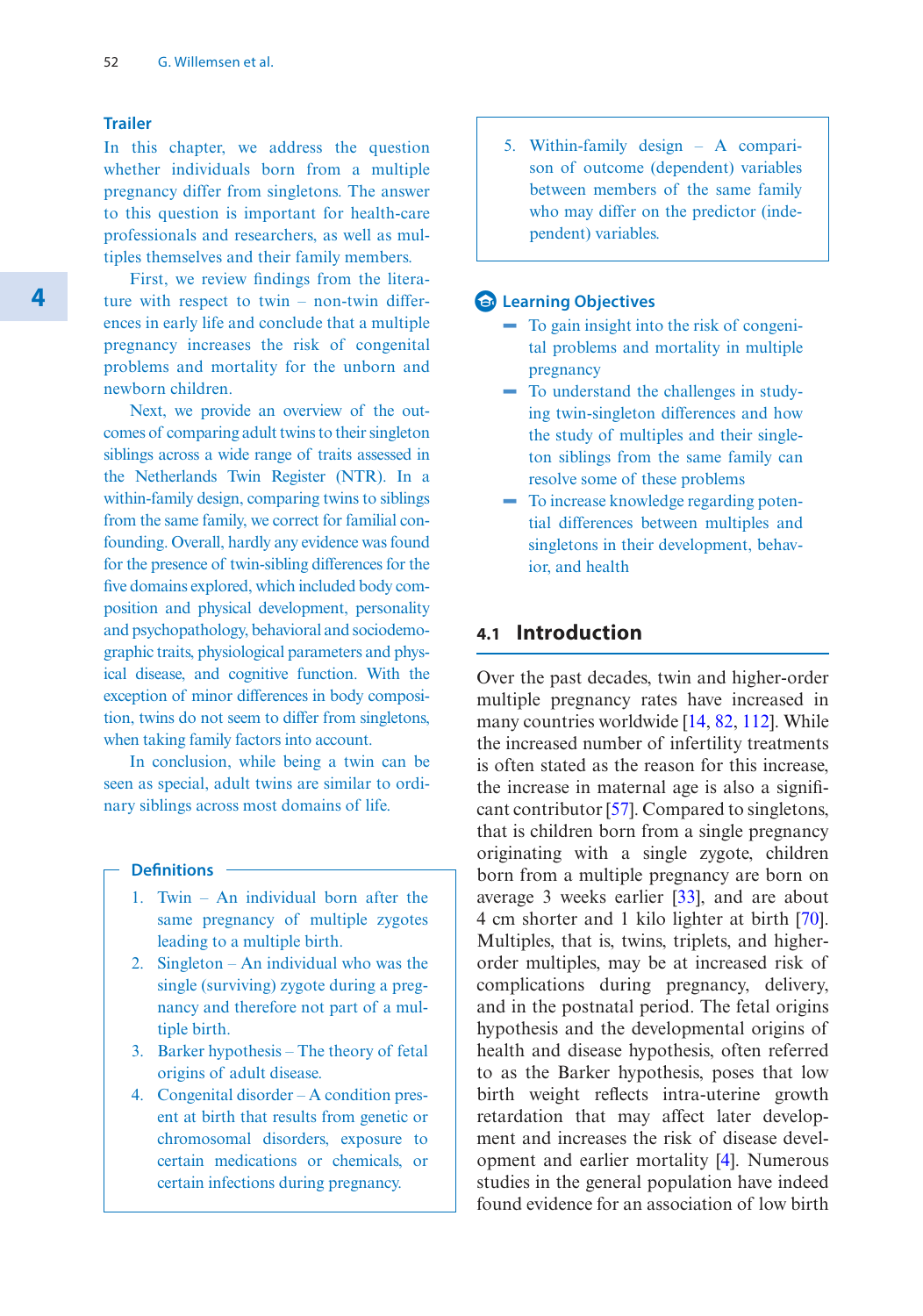weight with diseases including hypertension, cardiovascular disease, and diabetes [55], and with all-cause mortality [48]. An important question is whether this hypothesis extends to twins, with twins compared to singletons having a higher risk of disease development and early mortality due to their on average lower birth weight, which would have consequences for the health care of multiples.

Twins do not only differ from singletons in birth weight. They also shared a womb, and grew up with a sibling who is exactly of the same age and often the same sex and even, depending on the zygosity, alike in physical appearance. Growing up with such a close companion may lead to differences in behavior as it may encourage or discourage certain behaviors and lifestyles through mechanisms of social interaction [18]. Twins also tend to have older parents than non-twin children, and for a range of behavioral and cognitive outcomes the children of older parents do somewhat better than children of younger fathers and mothers [102, 113].

The above inference raises the important question of whether twins are similar to singletons, both with regard to health and non- health- related traits. The answer to this question is relevant to health-care professionals but also to researchers making use of the twin design in studies to unravel the influence of genetic and environmental factors on traits of interest. The generalization of findings based on twin research rests on the assumption that twins do not differ from non-twin individuals. For example, in studies of geneby- environment interaction, twins should not differ from singletons regarding their exposure to the environment under study. While this seems a reasonable assumption, for example in case of the death of parents, this may be different for some other life events such as divorce or having an intimate relationship with others, because twin relations may discourage such relationships [66, 67, 69]. Importantly, in addition to health-care professionals and scientists, twins themselves and their family members are interested in the question whether and how twins are different from singletons.

In this chapter, we first discuss findings from the literature with respect to twin – nontwin differences in early life, e.g., birth weight, pre- and perinatal mortality differences, and congenital problems. In the second part, we provide the results for adult twin – non-twin comparisons across a wide range of traits assessed in the Netherlands Twin Register (NTR), including a large series of biomarkers.

# **4.2 Congenital Disorders and Infant Mortality**

When the proportion of multiple births in Europe increased from 1.9% (1984–1988) to 3.1% (2004–2008), the prevalence of congenital anomaly from multiple births also increased [15]. A multiple pregnancy carries extra risk for fetuses and neonates. Twins grow slower during the third trimester than singletons [23], experience more intrauterine growth restriction [19], and are more likely to have a low birth weight [72]. This may influence both twins but may also be limited to one of the members in a twin pair, in the case of selective fetal growth restriction [35]. Compared to singletons, multiple birth children show a substantially higher rate of overall perinatal mortality [91, 99] and stillbirth [24, 42], though some studies report lower perinatal mortality rates in preterm twin pregnancies, possibly due to increased medical surveillance in the case of a multiple pregnancy [3, 47].

In about 60% of twin pregnancies, malpresentation occurs, with one or both of the twins not optimally positioned for birth [40]. Surgical delivery and assisted interventions during vaginal delivery are common in multiple pregnancies [45, 88, 99] and multiple birth is a risk factor for low Apgar scores [97, 98]. While preterm delivery and low birth weight explain part of the higher perinatal mortality and morbidity rates in twins, the risk of adverse outcomes is still higher when comparing twins with normal birthweight to singletons of the same birthweight [112].

The second-born twin generally faces the greatest risks as obstetric complications, such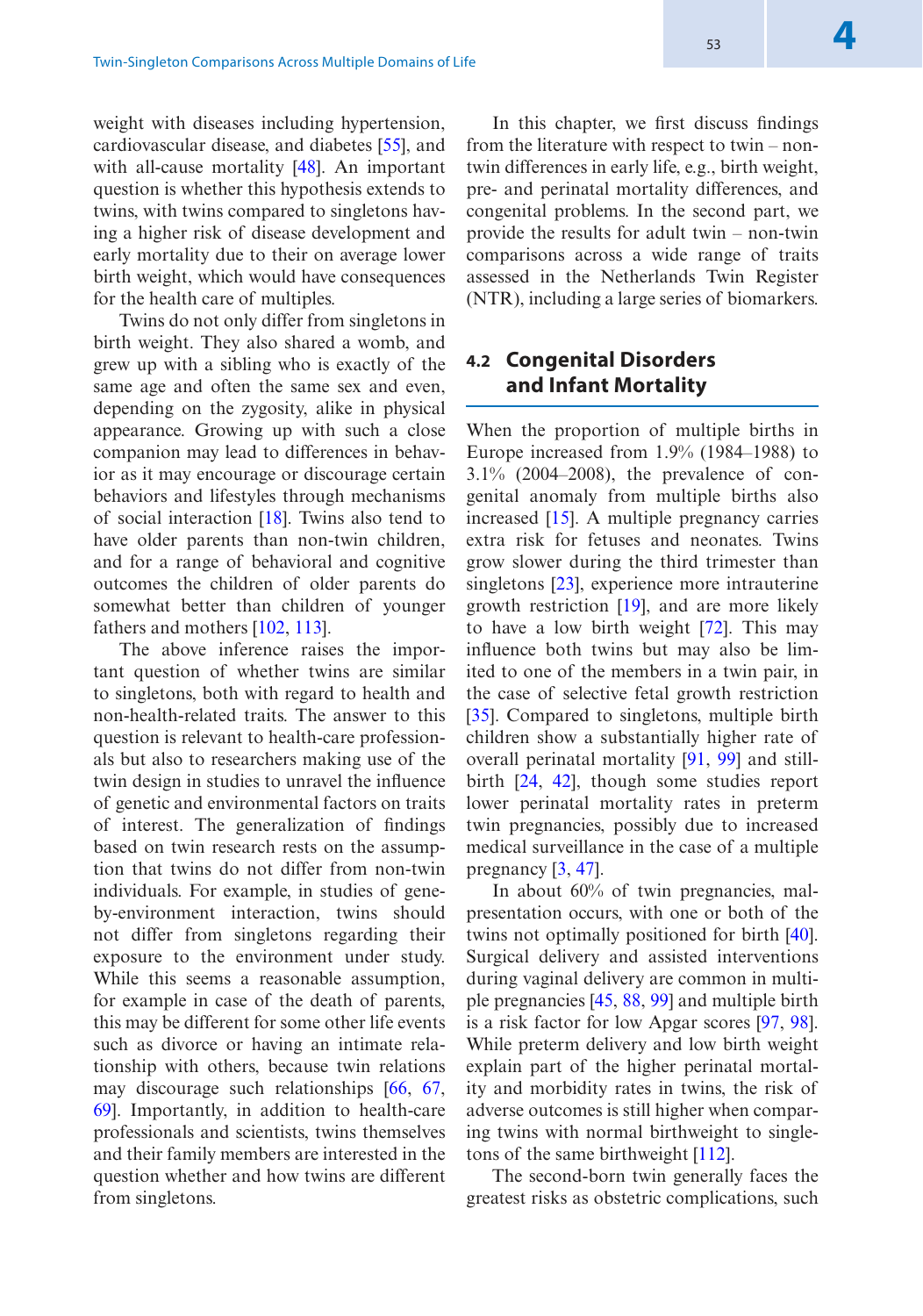as placental separation, cord prolapse, uterine atony, prolonged intertwin delivery time, and cervical spasm, may occur after delivery of the first-born twin [88] and can cause fetal distress, low Apgar scores, and neonatal morbidity [41, 75].

Prematurity and low birthweight are also associated with neurodevelopmental disorders and cerebral injury. Cerebral palsy (CP) is reported five to ten times more often in twins compared with singletons [80, 81, 89]. The risk of CP is affected by birth asphyxia that causes cerebral impairment [81] and by neonatal death or stillbirth in the co-twin [13].

There is considerable evidence that babies from multiple pregnancies have a higher risk of total congenital anomalies than singleton babies [30, 34, 73, 81], with reports of a relative risk of 1.29 for congenital anomaly in multiple births relative to singletons [14]. Hall [39] estimated that probably 10% of monozygotic twins are born with a congenital anomaly. The most common anomalies in twins and singletons for which twins have a higher risk than singletons are cardiovascular anomalies [34, 49, 60, 62, 87, 108]. Higher rates in twins are also reported for anomalies of the central nervous system, the digestive system, in particular gut atresias, the genitourinary track, and musculoskeletal systems [34, 60]. In addition, neural tube defects have been reported more often in twins [109], and the prevalence of clubfoot is twice that of the general population  $[110]$ . Twins, however, do not seem to have an excess risk of oral cleft compared to singletons [37, 110]. With respect to chromosomal abnormalities, study results differ. Some have shown lower rates of chromosomal abnormalities in twins compared to singletons [16, 25, 49, 73, 108], while others showed no differences [34, 60]. Some chromosomal anomalies and imprinting disorders are more prevalent in MZ twins with discordant presentation. For example, in Beckwith-Wiedemann syndrome the majority of affected twins have an unaffected MZ co- twin who may have only some features of the disease, and it has been suggested that a methylation failure in the twinning process is involved [11].

Several explanations have been proposed for the higher rates of congenital anomalies and malformations in twins, including disturbances in early embryonic development, especially in MZ twinning [34, 49, 63], hemodynamic instability in monozygotic placentation [79], contribution of artificial reproductive technologies and other treatments of infertility [10, 14, 34], as well as maternal age at pregnancy [76]. In the majority of the cases, congenital anomalies occur in discordant pairs where only one twin is affected [17]. The etiology is poorly understood but may involve epigenetic factors [92] as was found in a study of monozygotic twin girls who were discordant for a caudal duplication anomaly [74]. The coding region of the *AXIN1* was sequenced in both twins and while no mutation was detected, this region was significantly more methylated in the affected twin than in the unaffected twin.

Several conditions are unique to multiple pregnancies such as monochorionic-monoamniotic condition, twin-twin transfusion syndrome (TTTS), and some rare malformations such as conjoined twins, *fetus in fetu,* and acardiac malformation [56, 65]. Many congenital anomalies in twins are more common in MZ twins than in DZ twins [73] and within the MZ twins, more common in monochorionic than dichorionic twins [34]. Together with TTTS, congenital anomalies are an additional risk for mortality and adverse neurodevelopmental outcome in monochorionic twins [38, 61, 77].

A very rare condition, which may occur in MZ twins, involves the reversal of the internal organs known as *situs inversus partialis* or *totalis* [58]. Several case reports of MZ twins with *situs inversus* are reported in the literature [2, 12, 31, 50, 90]. This may be related to the phenomenon of "mirror twins," when the features appear asymmetrical in co-twins. For example, left-handedness in one twin and right-handedness in the other twin may be the expression of an anatomical mirror image at the level of the nervous system [31]. Other explanations include conjoined twinning, a late division of the embryo leading to MZ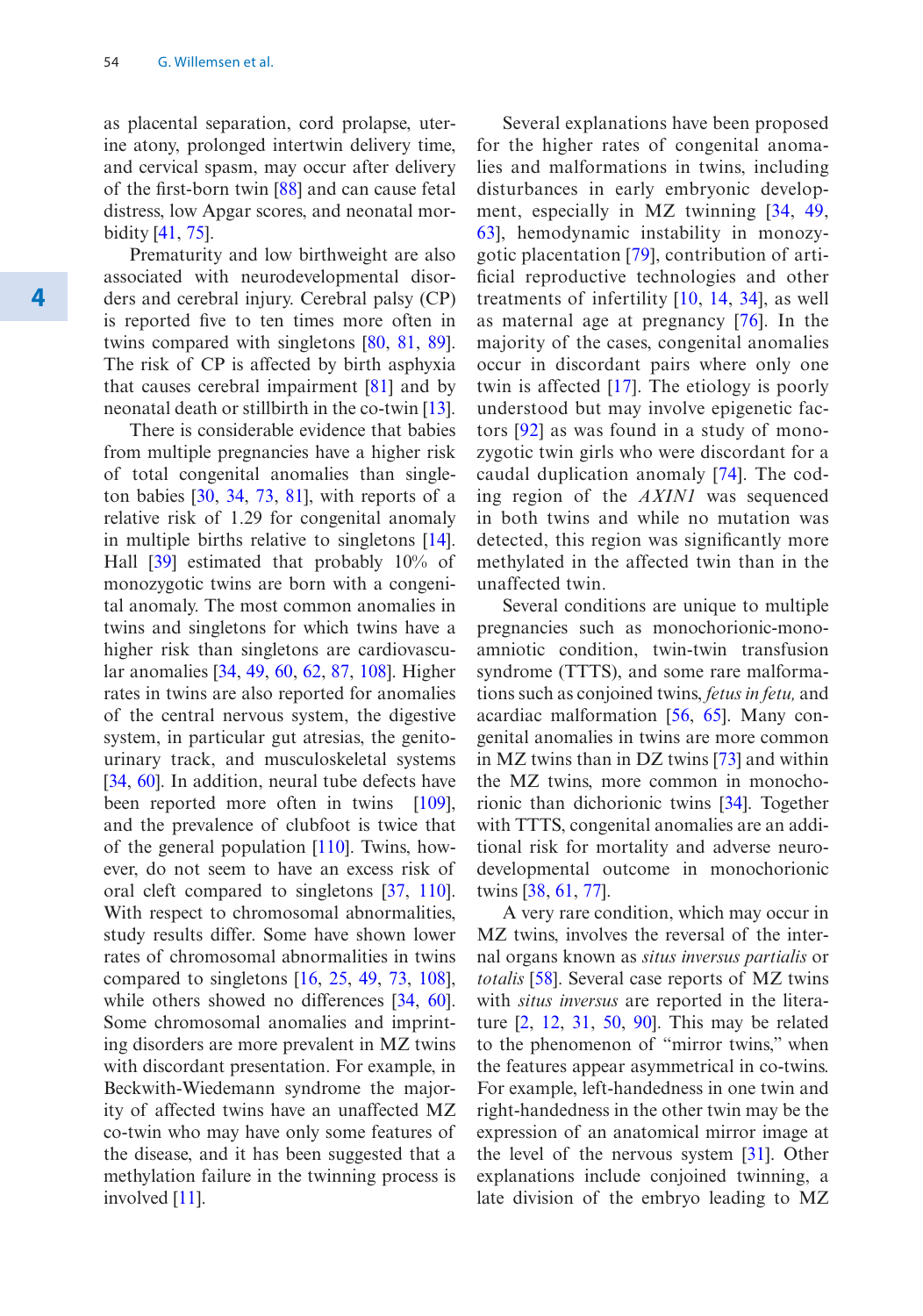twinning, and a malrotation of the viscera during early embryonic life [31, 58].

In conclusion, a multiple pregnancy increases the risk of congenital problems and mortality of the unborn and newborn. Still, the majority of twins are born healthy in countries with good health-care systems and develop normally. This however, does not exclude the possibility that twins differ from singletons in more subtle ways. In the next part, we therefore explore possible differences between twins and their singleton siblings.

# **4.3 Adult Twin-Sibling Comparisons Across a Wide Variety of Traits**

## **4.3.1 Background and Procedure**

While a twin pregnancy carries, as described above, a number of risks, the majority of twins are born healthy. One important question is whether such twins differ from singletons in their development and health at later age. To provide insight into the potential differences between multiples and singletons, it is essential to choose the correct reference group to which to compare the multiples. By selecting a group of singletons from the general population, this may introduce a bias as this population would also include individuals from one-child families, confounding the effects of being born after a singleton pregnancy with those of having no siblings. Even when choosing singletons from families with more than one child, this does not correct for potential differences across twin and non-twin families, such as parental behaviors or parental genotypes. Hence, differences observed at the population level between twins and non-twins in so-called between-family comparisons should be interpreted carefully. Differences may reflect true effects, but they may also be confounded by between-family differences in, e.g., family structure, urban-rural residency, and multiple other factors, including the maternal genotype, which is known to be associated with DZ twinning [64].

One way of eliminating these problems is by comparing twins to their own singleton siblings. This design optimally matches controls (siblings) and cases (twins), as twins and siblings come from the same family, and largely share their genetic background and family environment [20]. Within-family designs are becoming common in molecular genetics, where it is recognized that geneoutcome associations found among unrelated individuals may reflect between-family variation in genetic and environmental factors. A within-family comparison reduces confounding by these factors but does require statistical approaches that take into account the dependencies in the data such as pairedsample tests. Alternatively, differences due to genetic and environmental factors can be assessed in genetic structural equation models that simultaneously model the mean and the covariance structure in the data [83]. This approach is often taken in behavioral genetic studies, when the aim of the study is to estimate genetic and non-genetic contribution to the observed variance in a trait of interest. These studies, however, do not always report the outcomes of twin-sibling comparisons and sometimes assume that twins are similar to non-twin siblings.

In the following, we employed the withinfamily design in an adult sample from the Netherlands Twin Register. The Netherlands Twin Register (NTR) is one of the larger twin registers and also includes family members of twins, collecting data on twins as well as siblings, parents, spouses, and offspring. The NTR conducts longitudinal survey and experimental studies with the help of registered twins and their family members. Information on young twins is obtained from parents and teacher reports, while adolescent and adult twins and their registered family members provide the data themselves [123]. Here, we compare adult twin individuals to their singleton siblings for a wide range of variables collected in survey and biobanking studies. To this aim, we selected at random one twin and a sibling from the same family, with the sibling of the same sex as the twin. We also selected only those siblings of twins who did not differ more than 6 years in age from the twin.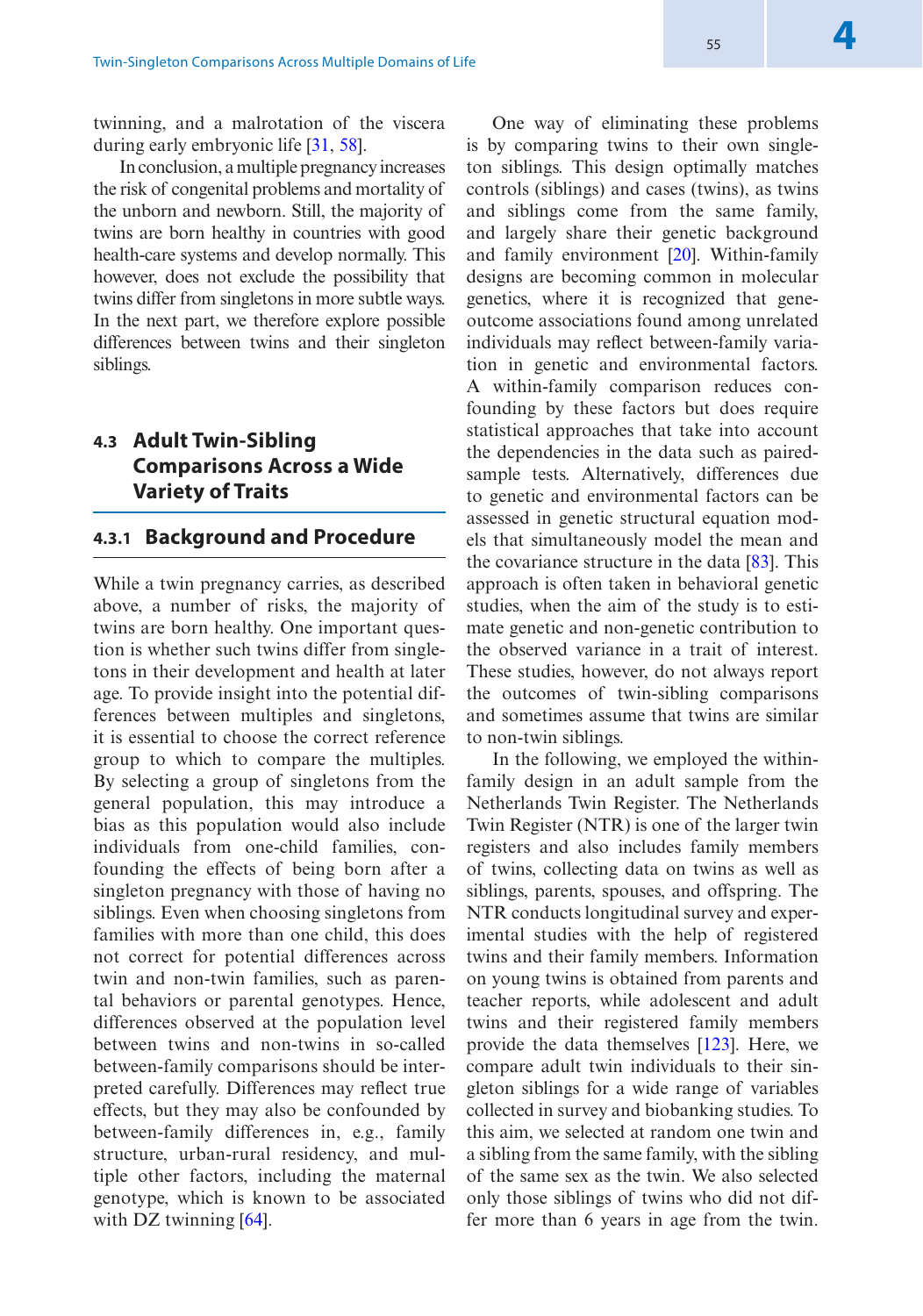For more detailed information on the methodology, please see the Appendix. The focus of most previous NTR studies has been on the quantification of genetic and non-genetic influences for a wide domain of traits, and while siblings were often included in the study design, relatively few studies reported the outcomes of twin-sibling comparisons. We identified the NTR studies that explicitly tested and reported the outcomes of twin-sibling comparisons and added these results to our discussion of twin-sibling differences in traits from various domains.

# **4.3.2 The Outcomes of Twin-Sibling Comparisons Across Multiple Domains in the NTR**

**• Tables 4.1 and**  $\bullet$  **4.2 summarize the find**ings for the twin-sibling comparisons for survey and biobank data, respectively.

## **Body Composition and Physical Development**

Our findings for body composition as presented in  $\Box$  Tables 4.1 and  $\Box$  4.2 show that adult twins differed significantly from their singleton siblings in height and body mass index, with twins being somewhat smaller and lighter than their non-twin brothers and sisters. This was seen when data were obtained in the survey and a trend was also present for the data collected during the home visit, when weight was measured. In line with the trend for lower body mass index, twins also tended to have a smaller waist circumference at the time of the home visit.

Our results are in line with another large study in childhood and adolescence in the NTR, where twins were shown to be shorter and have a lower BMI than their siblings [28]. In a subset of this sample, they found the expected the twin-sibling difference in birth length and birth weight, with the effect still present at the age of 1 year but found no evidence for twin-sibling difference for height, weight, and BMI at age 4. For this sample, no significant twin-sibling differences in body composition were seen at the young adult age, though there was a trend for twins to have a somewhat lower weight and shorter leg length. Additional components of physical development have also been examined. While differences in growth hormone levels were seen, with average lower levels of DHEAS and IGF-I levels in twins compared to their siblings [26], male twins did not differ from their siblings in testis size [29] and female twins did not differ for age at menarche [8].

These results and those of previous studies indicate that twins, who are more often born after a shorter gestation period and weigh less at birth than their singleton siblings, remain somewhat shorter and lighter well into adulthood, but in other aspects develop in the same way as their siblings.

### **Personality and Psychopathology**

**• Table 4.1 presents the data for our matched** twin-sibling comparison for five personality traits. Few differences are apparent, with only a trend for a personality trait called "openness to experience," where twin seems to score somewhat lower than the siblings. For sensationseeking traits, twins and siblings are similar, and twins also did not differ from siblings in their perception of support, life satisfaction, or loneliness. Several NTR studies previously tested and reported on adult twin-sibling differences in personality, in large samples that did not employ within-family designs, and reported no twin-singleton differences for the traits studied, which included sensation seeking [95], neuroticism [106] life satisfaction [96] or trait anger (Distel et al. [21].

With respect to psychopathology,  $\Box$  Table 4.1 shows twins did not differ from their siblings in ADHD symptoms in adults. They also did not differ in borderline personality total scores, confirming previous findings in an overlapping sample [21], nor for anxious depression. Depression, anxiety, and a combined anxious depression score were the subject of several previous studies in large samples of adult twins and singleton siblings, but no matter the definition, the two groups did not differ [66, 68, 93]. Adult twins and singleton siblings were also similar in the prevalence of burnout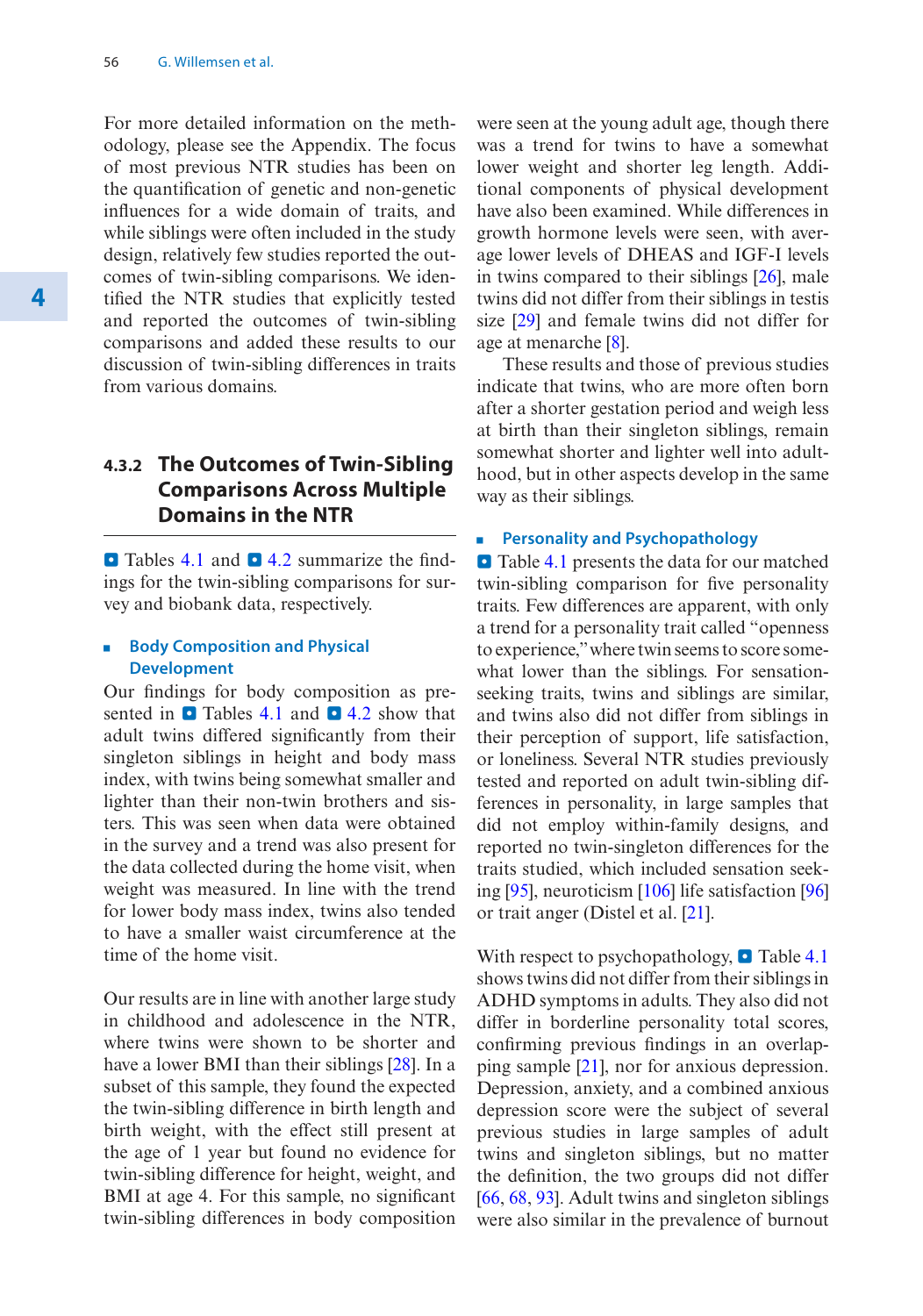$\blacksquare$  **Table 4.1** Outcomes of within-family twin-sibling comparisons for body size, personality, mental health, demographics, and lifestyle data collected in adult participants (survey 8) from the Netherlands Twin Register. Twins and siblings from the same family were selected to be of the same sex and of similar ages (not more than 6 years apart in age)

|                                         | <b>Pairs</b>     | <b>Twin</b> |           | <b>Sibling</b> |           | <b>Twin-sibling comparison</b><br>results |         |
|-----------------------------------------|------------------|-------------|-----------|----------------|-----------|-------------------------------------------|---------|
|                                         | $\boldsymbol{N}$ | <b>Mean</b> | <b>SD</b> | <b>Mean</b>    | <b>SD</b> | <b>T-test value</b>                       | P-value |
| <b>Continuous traits</b>                |                  |             |           |                |           |                                           |         |
| Age (years)                             | 685              | 30.41       | 12.86     | 32.14          | 12.20     | $-15.347$                                 | 0.000   |
| Height (cm)                             | 655              | 173.73      | 8.93      | 174.40         | 8.50      | $-2.480$                                  | 0.013   |
| Body mass index $(BMI, kg/m2)$          | 634              | 22.73       | 3.12      | 23.89          | 3.82      | $-7.365$                                  | 0.000   |
| NEO neuroticism                         | 613              | 29.38       | 7.60      | 29.90          | 7.29      | $-1.400$                                  | 0.162   |
| NEO extraversion                        | 613              | 42.97       | 5.94      | 42.50          | 6.00      | 1.510                                     | 0.132   |
| NEO openness to experience              | 613              | 36.59       | 5.78      | 37.37          | 5.82      | $-2.734$                                  | 0.006   |
| NEO agreeableness                       | 613              | 45.54       | 4.97      | 45.01          | 4.84      | 2.206                                     | 0.028   |
| NEO conscientiousness                   | 613              | 44.76       | 5.78      | 45.04          | 5.54      | $-0.948$                                  | 0.344   |
| SSS total sensation seeking             | 411              | 11.22       | 2.41      | 11.13          | 2.45      | 0.711                                     | 0.478   |
| SSS thrill adventure seeking            | 605              | 9.16        | 3.65      | 8.83           | 3.69      | 1.942                                     | 0.053   |
| SSS experience seeking                  | 418              | 16.00       | 4.46      | 16.33          | 4.58      | $-1.205$                                  | 0.229   |
| SSS boredom susceptibility              | 593              | 18.22       | 4.79      | 18.30          | 4.82      | $-0.303$                                  | 0.762   |
| SSS disinhibition                       | 593              | 13.45       | 3.70      | 13.18          | 3.52      | 1.566                                     | 0.118   |
| UNC-FSSQ confidant support              | 561              | 23.28       | 2.81      | 22.98          | 3.06      | 1.782                                     | 0.075   |
| UNC-FSSQ affective support              | 559              | 13.81       | 1.97      | 13.72          | 1.99      | 0.745                                     | 0.457   |
| SWLS general satisfaction with<br>life  | 649              | 27.67       | 4.91      | 27.34          | 5.17      | 1.299                                     | 0.194   |
| <b>TILS</b> loneliness                  | 633              | 3.90        | 1.20      | 3.96           | 1.26      | $-0.920$                                  | 0.358   |
| <b>CAARS ADHD index</b>                 | 599              | 8.11        | 4.12      | 8.44           | 3.93      | $-1.554$                                  | 0.121   |
| PAI-BOR total borderline<br>personality | 603              | 15.16       | 8.37      | 15.92          | 8.22      | $-1.775$                                  | 0.076   |
| PAI-BOR affect instability              | 603              | 4.40        | 3.00      | 4.59           | 3.00      | $-1.225$                                  | 0.221   |
| PAI-BOR identity problems               | 603              | 3.82        | 2.72      | 4.05           | 2.90      | $-1.562$                                  | 0.119   |
| PAI-BOR negative relationships          | 602              | 4.14        | 2.85      | 4.62           | 2.75      | $-3.244$                                  | 0.001   |
| PAI-BOR self-harm                       | 602              | 2.81        | 2.40      | 2.65           | 2.31      | 1.242                                     | 0.215   |
| ASR anxious-depressed scale             | 526              | 4.93        | 5.15      | 5.29           | 5.46      | $-1.183$                                  | 0.237   |

(continued)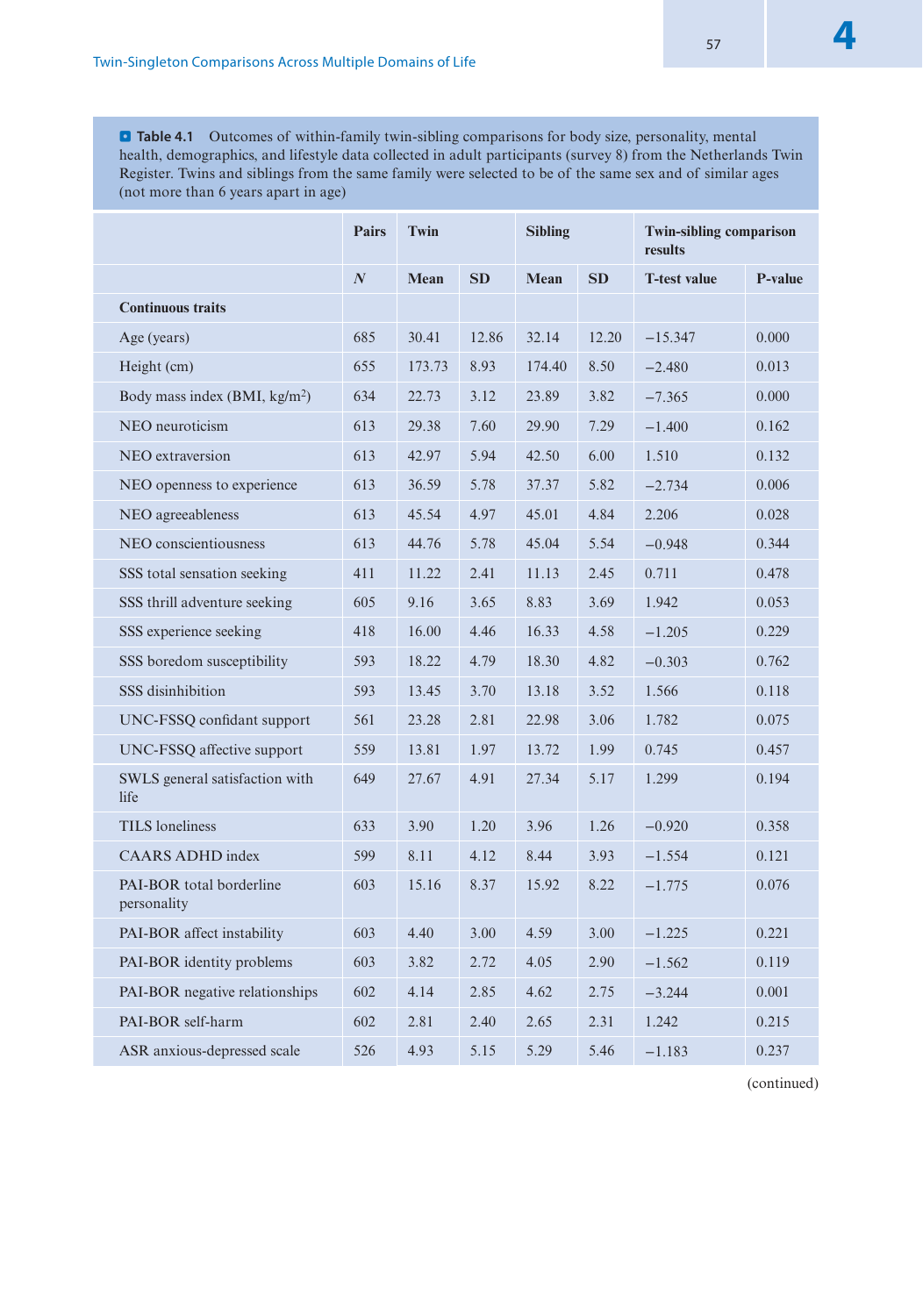| <b>D</b> Table 4.1<br>(continued)                         |                  |       |                      |                |                      |                        |         |  |  |
|-----------------------------------------------------------|------------------|-------|----------------------|----------------|----------------------|------------------------|---------|--|--|
|                                                           |                  | Twin  |                      | <b>Sibling</b> |                      | <b>Test statistics</b> |         |  |  |
| <b>Dichotomous traits</b>                                 | $\boldsymbol{N}$ | N yes | $\frac{0}{0}$<br>yes | N yes          | $\frac{0}{0}$<br>yes | Chi-square             | p-value |  |  |
| Being in good subjective health                           | 657              | 590   | 89.8                 | 575            | 87.5                 | 1.675                  | 0.196   |  |  |
| Ever been in contact with mental<br>health services       | 532              | 128   | 24.1                 | 160            | 30.1                 | 5.339                  | 0.021   |  |  |
| Regular sport participation                               | 634              | 415   | 65.5                 | 399            | 62.9                 | 0.945                  | 0.331   |  |  |
| Regular alcohol use (2 or more<br>times per week)         | 618              | 233   | 37.7                 | 248            | 40.1                 | 0.912                  | 0.340   |  |  |
| Current smoker                                            | 613              | 217   | 35.4                 | 203            | 33.1                 | 0.929                  | 0.335   |  |  |
| Ever tried hash                                           | 591              | 167   | 28.3                 | 178            | 30.1                 | 0.578                  | 0.447   |  |  |
| Being in a steady relationship,<br>when 30 years or older | 312              | 275   | 88.1                 | 280            | 89.7                 | 0.271                  | 0.603   |  |  |
| Living together with partner, when<br>30 years or older   | 312              | 258   | 82.7                 | 268            | 85.9                 | 1.095                  | 0.295   |  |  |

*Abbreviations*: *NEO* NEO Five-Factor Inventory, *SSS* Sensation Seeking Scale, *UNC-FSSQ* Duke- UNC Functional Social Support Questionnaire, *SWLS* Satisfaction With Life Scale, *TILS* Three- Item *Loneliness Scale*, *CAARS* Conners' Adult ADHD Rating Scales, *PAI-BOR* Personality Assessment Inventory-Borderline Features scale, *ASR* Adult Self-Report

[68, 69]. Earlier NTR studies did not show evidence for differences between twins and siblings for obsessive-compulsive symptoms in adults [36] nor, in sample of young adults, for autistic traits [43]. A comparison of younger twins and siblings with respect to psychopathology showed no differences in ADHD symptoms between adolescent twins and singleton siblings  $[84]$ .  $\Box$  Table 4.1 also shows twins and singleton siblings were similar in their reports of being in good health and in ever having been in contact with mental health services.

Considering the overall picture of these findings, twins do not seem to differ from their siblings in personality and psychopathology. Any differences found were very small.

## **Behavioral and Sociodemographic Traits**

**•** Table 4.1 also presents the results of the twin-sibling comparison for various health behaviors, which show twins to be similar to their singleton siblings in their reports of regularly sport participation, regular alcohol drinking, current smoking behavior, and ever having tried hash. This is in line with NTR studies, in which the prevalence of problem drinking [71] and cannabis use initiation [22] was similar in twins and their siblings. Likewise, previous NTR studies which examined aspects of childhood behavior have not found differences between twins and siblings for bullying and victimization in 9-year-old twins and siblings [101] and for truancy during secondary education [1].

With respect to sociodemographic traits, **• Table 4.1** indicates there are no differences between twins and siblings for being in a relationship, and for living together with a partner. As age may play a role, we limited our comparison for relationship status to those aged 30 or older. A previous study by [67] showed that at the age of 27 years MZ female twins were less often in a relationship than siblings. NTR studies on other sociodemographic traits did not find any twin-sibling differences for employment status [68] and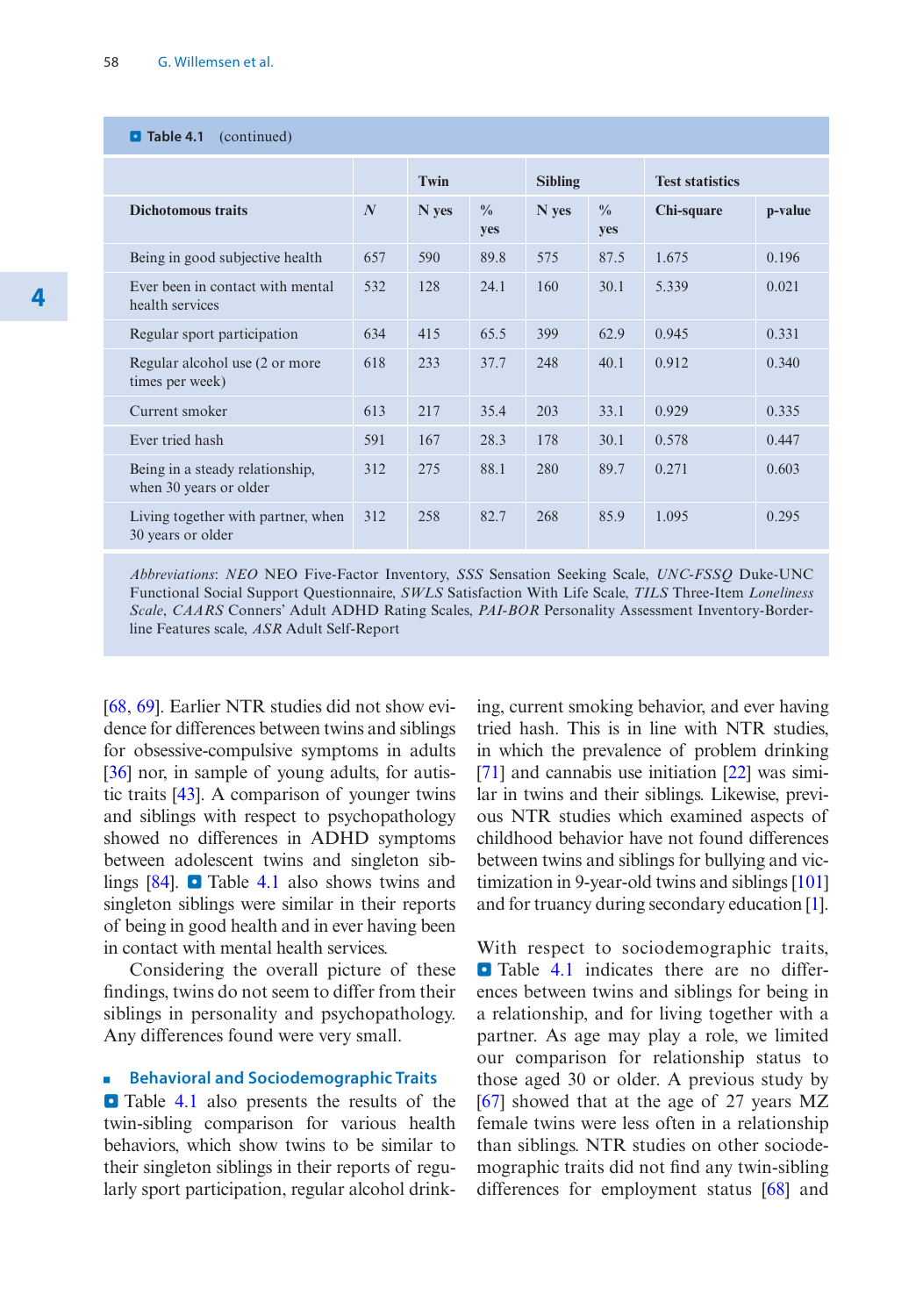$\blacksquare$  Table 4.2 Within-family twin-sibling comparison for biomarkers as assessed in the Netherlands Twin register. Twins and siblings from the same family were selected to be of the same sex and of similar ages (not more than 6 years apart in age)

|                                          | <b>Pairs</b>   | <b>Twin</b> |       | <b>Sibling</b> | <b>Correlation of trait</b><br>difference with |                             |                                    | <b>Twin-sibling</b><br>comparison results<br>using standardized<br>scores <sup>a</sup> |         |
|------------------------------------------|----------------|-------------|-------|----------------|------------------------------------------------|-----------------------------|------------------------------------|----------------------------------------------------------------------------------------|---------|
|                                          | $\overline{N}$ | <b>Mean</b> | SD    | <b>Mean</b>    | SD                                             | <b>Difference</b><br>in age | <b>Difference</b><br>in <b>BMI</b> | <b>T-test</b><br>value                                                                 | P-value |
| Age (years)                              | 382            | 36.30       | 12.28 | 37.37          | 11.98                                          | 1.00                        | 0.084                              | $-6.586$                                                                               | 0.000   |
| Height (cm)                              | 378            | 174.37      | 9.02  | 175.58         | 9.13                                           | $-0.041$                    | $-0.089$                           | $-3.855$                                                                               | 0.000   |
| Body mass index<br>(BMI)                 | 374            | 24.37       | 4.05  | 25.29          | 4.37                                           | 0.084                       | 1.00                               | $-3.399$                                                                               | 0.001   |
| Waist circumfer-<br>ence (cm)            | 373            | 83.30       | 11.26 | 85.72          | 12.23                                          | 0.062                       | $0.809***$                         | $-3.153$                                                                               | 0.002   |
| Fasting total<br>cholesterol<br>(mmol/l) | 323            | 4.85        | 1.02  | 4.94           | 0.94                                           | 0.103                       | 0.074                              | $-0.911$                                                                               | 0.363   |
| <b>Fasting HDL</b><br>(mmol/l)           | 323            | 1.40        | 0.35  | 1.41           | 0.37                                           | 0.053                       | $-0.258***$                        | $-2.118$                                                                               | 0.035   |
| Fasting LDL<br>(mmol/l)                  | 323            | 2.93        | 0.92  | 2.95           | 0.84                                           | 0.089                       | 0.096                              | $-0.223$                                                                               | 0.824   |
| Triglycerides<br>(mmol/l)                | 323            | 1.16        | 0.57  | 1.27           | 0.63                                           | 0.033                       | $0.277***$                         | $-1.450$                                                                               | 0.148   |
| Fasting glucose<br>(mmol/l)              | 321            | 5.30        | 0.73  | 5.41           | 0.88                                           | $-0.000$                    | $0.266***$                         | $-1.140$                                                                               | 0.255   |
| Fasting insulin<br>$(\mu I U/ml)$        | 315            | 8.41        | 4.83  | 9.82           | 7.94                                           | 0.055                       | $0.392***$                         | $-1.539$                                                                               | 0.125   |
| Hbalc $(\%)$                             | 318            | 5.26        | 0.51  | 5.33           | 0.64                                           | 0.116                       | 0.051                              | $-1.388$                                                                               | 0.166   |
| White blood cell<br>count $(10^{12}/L)$  | 346            | 6.33        | 1.72  | 6.58           | 1.94                                           | 0.020                       | $0.165**$                          | $-1.690$                                                                               | 0.092   |
| Red blood cell<br>count $(10^{12}/L)$    | 347            | 4.68        | 0.48  | 4.66           | 0.46                                           | 0.022                       | $0.164**$                          | 1.470                                                                                  | 0.143   |
| C-reactive protein<br>(mg/L)             | 353            | 2.69        | 4.18  | 3.47           | 5.00                                           | 0.030                       | $0.299***$                         | $-1.726$                                                                               | 0.085   |
| Interleukin $6$ (pg/<br>$mL$ )           | 347            | 1.42        | 1.27  | 1.97           | 5.24                                           | 0.093                       | 0.043                              | $-1.758$                                                                               | 0.080   |
| AST (U/L)                                | 293            | 20.83       | 6.92  | 20.68          | 7.22                                           | 0.075                       | 0.113                              | 0.701                                                                                  | 0.484   |
| ALT (U/L)                                | 275            | 10.93       | 7.39  | 11.02          | 9.19                                           | 0.085                       | 0.072                              | 0.314                                                                                  | 0.754   |
| GGT (U/L)                                | 293            | 28.03       | 24.47 | 29.87          | 24.00                                          | 0.081                       | $0.184***$                         | $-0.399$                                                                               | 0.690   |
| Creatinine (U/L)                         | 293            | 85.52       | 13.95 | 85.28          | 14.26                                          | $-0.058$                    | 0.046                              | 0.420                                                                                  | 0.674   |
| Telomere length                          | 289            | 2.78        | 0.69  | 2.66           | 0.49                                           | $-0.209***$                 | $-0.045$                           | 3.491                                                                                  | 0.001   |

*Abbreviations*: *ALT* alanine aminotransferase, *AST* aspartate aminotransferase, *GGT* gamma- glutamyltransferase  $*<0.05$ ,  $*<0.01$ ,  $*<0.001$ 

aAge and sex standardized scores were used in the paired sample t-tests for height, BMI, and waist circumference. For all other variables, age, sex, and BMI standardized scores were used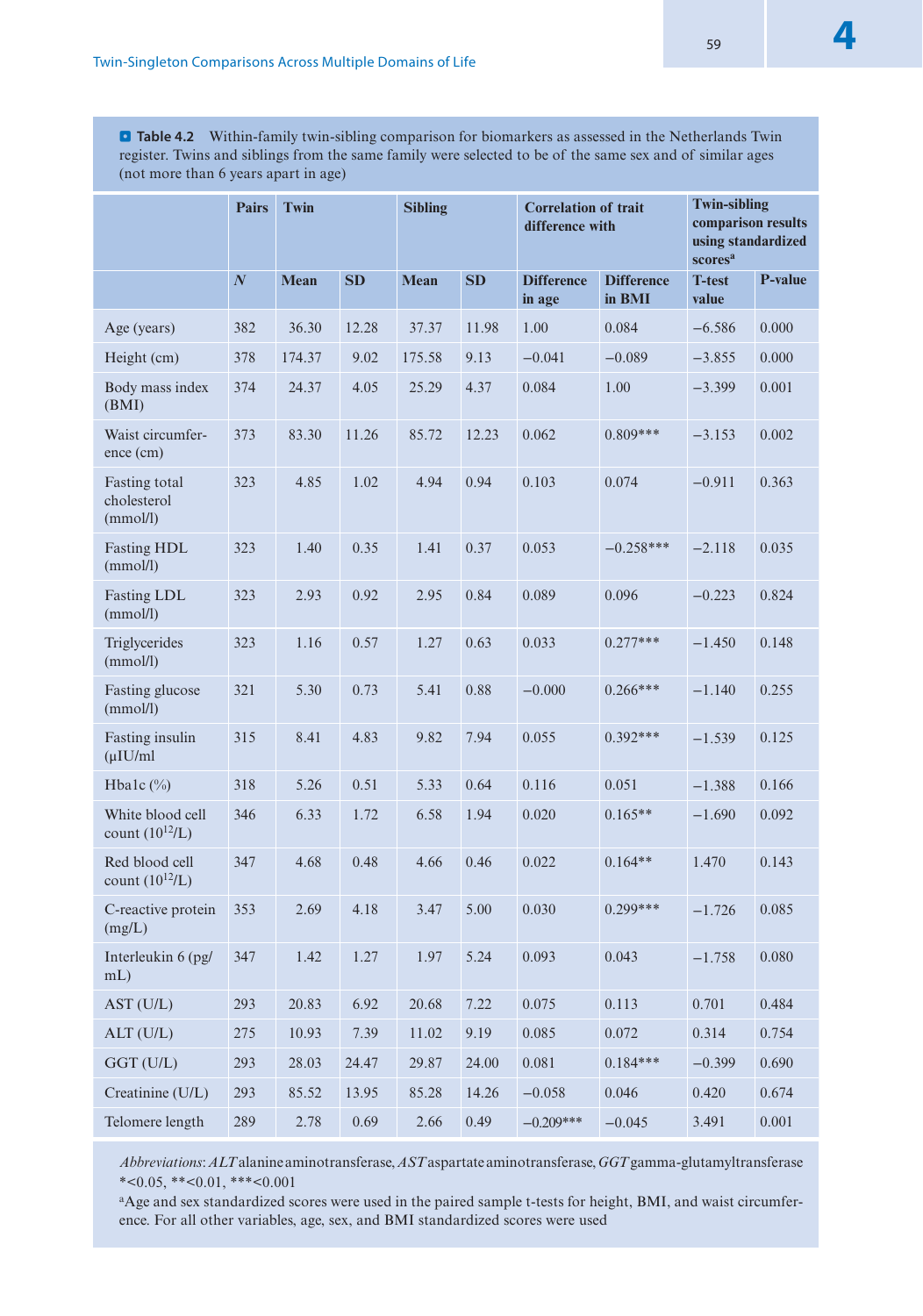the prevalence of being in a creative profession [100]. However, compared to their singleton siblings, twins more often lived in highly urbanized areas in two younger age cohorts, though no difference was seen for the oldest age cohort [107]. It is possible that in the younger cohorts the age difference between twins and siblings was of importance, as the on average older sibling may already have had the financial means or the motive of an own increasing family to move to less populated areas.

Overall, twin status does not affect choices related to health behavior and most other behaviors, though particular aspects of social behavior such as being in a relationship and residential choices deserve more attention to provide definite answers.

#### **Biomarkers and Disease**

The results for our twin-sibling comparisons for biomarkers can be seen in  $\Box$  Table 4.2. For total cholesterol, HDL cholesterol, LDL cholesterol, and triglyceride levels, there were no significant differences between twins and siblings. With respect to glucose metabolism, looking at the data the pattern seems to suggest a trend for siblings to have higher values, in particular for insulin. However, differences in BMI between twins and siblings are strongly related to differences in glucose metabolism parameters and when comparing scores after the effects of BMI are taken into account, twins and siblings were similar in glucose metabolism. We further compared twins and siblings on C-reactive protein (CRP), white and red blood cell count, and IL6 level and found no significant differences for any of these variables. This is in line with a previous small-scale study including 222 twins and 85 siblings in which no differences between twins and siblings were observed for the cytokine response to ex vivo amyloid-beta stimulation [86].  $\bullet$  Table 4.2 also summarizes the twinsibling data for liver enzymes and creatinine, which were similar for the two groups. This extends the findings by van Beek et al. [5], who in a larger sample that included this subset, also reported no differences in the liver enzymes aspartate aminotransferase (AST) and alanine aminotransferase (ALT) but did

not comment on gamma-glutamyl transferase (GGT).

While the majority of our comparisons did not reveal any twin-sibling differences, there was a trend for twin and siblings to differ in telomere length, with shorter telomere length in the siblings compared to the twins, even when correcting for age effects using standardized scores. Further studies would be needed to determine whether this represents a meaningful twin-sibling difference.

A series of previous NTR studies focused on cardiovascular functioning in adult twins and their siblings. No differences were seen for blood pressure, whether measured in a laboratory setting [46], ambulatory during everyday life [53], or defined as hypertensive state [32]. For cardiac functioning, operationalized as heart rate or heart rate variability, again no significant differences between twins and their siblings were found [52, 54]. Twin-sibling differences were also not present for respiration rate [52] or cortisol [51].

With respect to other physical diseases, NTR studies in adult women showed twins did not differ from their singleton siblings in the occurrence of polycystic ovary syndrome based on survey information [104], nor in the presence of cervix smear abnormalities as determined by cervical screening [103]. Twinsibling differences were also not reported for asthma in a study including more than 11,000 adult male and female twins and siblings, but surprisingly siblings reported somewhat higher rates of allergy than twins  $(23.3\%$  vs. 18.2%, [105]).

In summary, these studies show that, while there may be a few exceptions pointing to a disadvantage in singletons, twins and their singleton siblings are generally very similar in biomarkers and disease.

#### **Example 2** Cognitive Function

We did not apply a within-family test for cognitive function in this study, but here we summarize the results from previous NTR studies. A number of studies in young twins have shown differences in cognitive abilities. In samples of twins and siblings with average age between 9 and 13, twins scored lower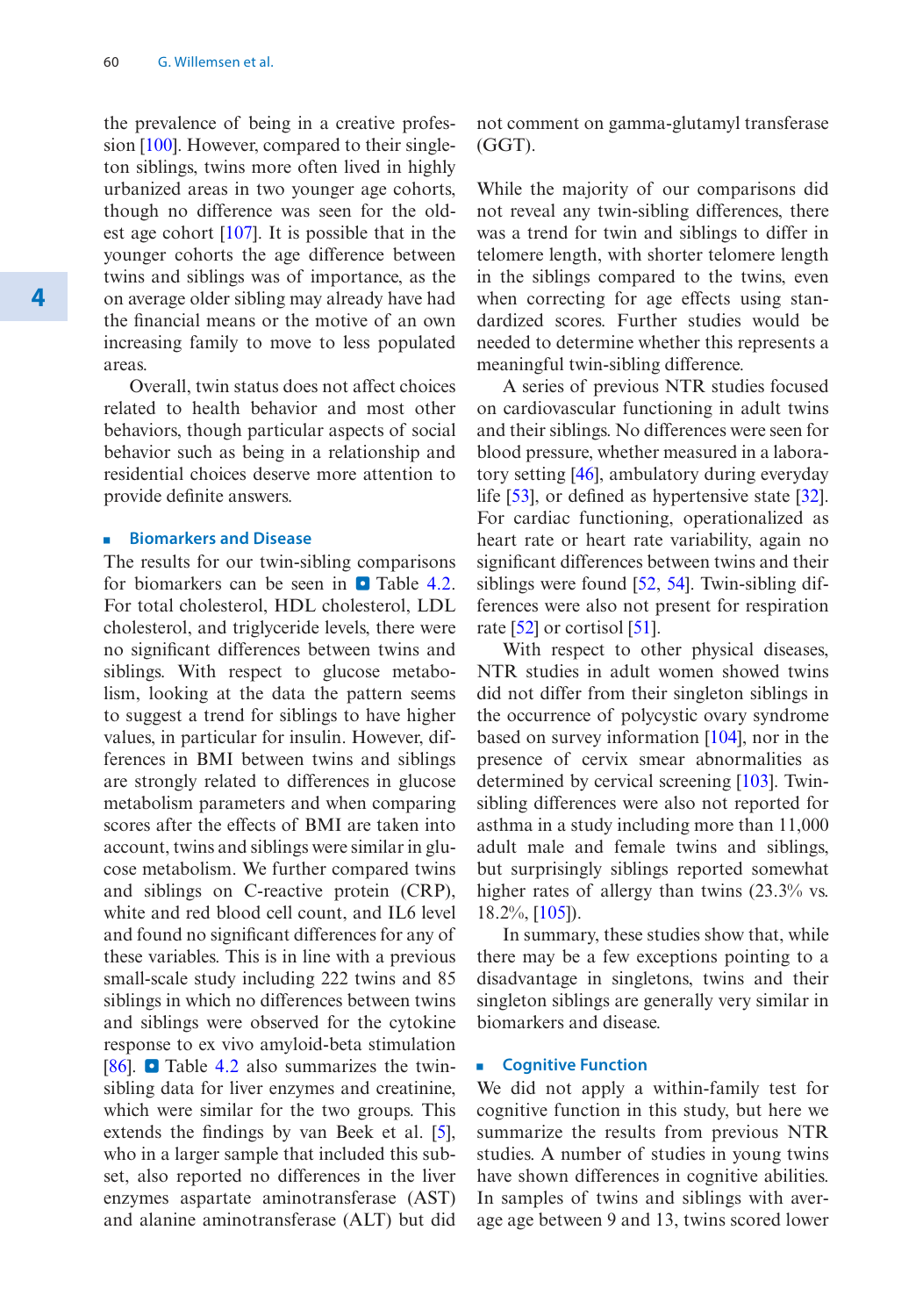on full scale, verbal and performance IQ [94] and on IQ, reading performance, and verbal working memory [59]. De Zeeuw et al. [111] tested cognitive function in the largest sample yet, including 1375 twins and 1375 siblings and again showed lower scores for specific aspects of cognitive function (IQ, reading performance, and verbal working memory) at age 9 in twins compared to their siblings. However, twins are often not the first-born children in a family. After taking birth order into account, the cognitive disadvantage of twins dissipated. Lower scores for cognitive function were only seen when comparing the twins to older siblings. When comparing the scores of twins at age 9 with the scores of their younger siblings at age 9, twins no longer differed from their singleton siblings. Twins did not differ from older or younger siblings with respect to for visuospatial working memory, verbal, and spatial short-term memory. Interestingly, twins scored higher on physical education than their older and younger singleton siblings [111]. Note that not all studies on cognition in young twins showed lower scores in twins compared to their singleton siblings. A recent study including more than 11,000 twins and 262 of their siblings at age 7.5 showed that reading ability in twins was comparable to that in siblings and to national norms [7]. Two smaller NTR studies provided information on the twin-sibling comparison for adult cognitive function: Van den Berg et al. [9] found no twin-sibling differences for reading vocabulary, and Posthuma et al. [85] showed no difference in intelligence between twins and siblings.

Overall, while lower scores for cognitive ability in twins have been reported, these effects seem related to the position (birth order) in the nuclear family. Those first born in the family more often score higher on cognitive tests than those later born, an effect which is independent of whether they are born from a singleton or multiple pregnancy. As not all studies in children showed lower scores across the cognitive domains and studies in adults did not show any twin-singleton differences, a twin-singleton difference for cognitive function seems modest and likely limited to specific domains.

## **4.4 Concluding Remarks**

A twin or multiple pregnancy carries an increased risk of prenatal mortality and congenital abnormalities. However, the majority of children born from a multiple pregnancy are healthy at birth and develop into healthy individuals. Still, multiples could differ from singletons in other ways, due to their lower gestational age and birthweight or due to growing up with a sibling of the same age and often same sex and looks, i.e., the close companionship hypothesis. Our studies indicate that twins do not differ from their singleton siblings across a wide range of behavioral and lifestyle parameters, biomarkers, or diseases.

The one aspect on which twins differed from non-twins was body composition. Twins remained smaller and lighter compared to their singleton siblings, even as adults, attaining about 1 point lower BMI lower than singletons. As very few physiological differences were seen, the difference in body composition seems to be a lasting and likely beneficial aspect of being a twin.

Very little evidence was found for the close companionship hypothesis: twins did not differ from their singleton siblings across a wide range of behavioral and psychological traits. Twins did do better than singletons in physical education classes at school, which could indicate the effect of always having a playmate during childhood. In adults, no differences in regular sport participation are seen, suggesting that the effect, if confirmed, may only be present at younger ages. We did not test for effects of zygosity and we cannot exclude the possibility that specific twin effects may still occur for specific groups, especially monozygotic twins, as implied by the finding of [70] that MZ female twins were less often in a relationship than others. However, as our study included a large number of monozygotic twins the effects are likely to be small and limited to specific situations and groups.

We did not investigate effects of fertility treatment. Many of the studies presented here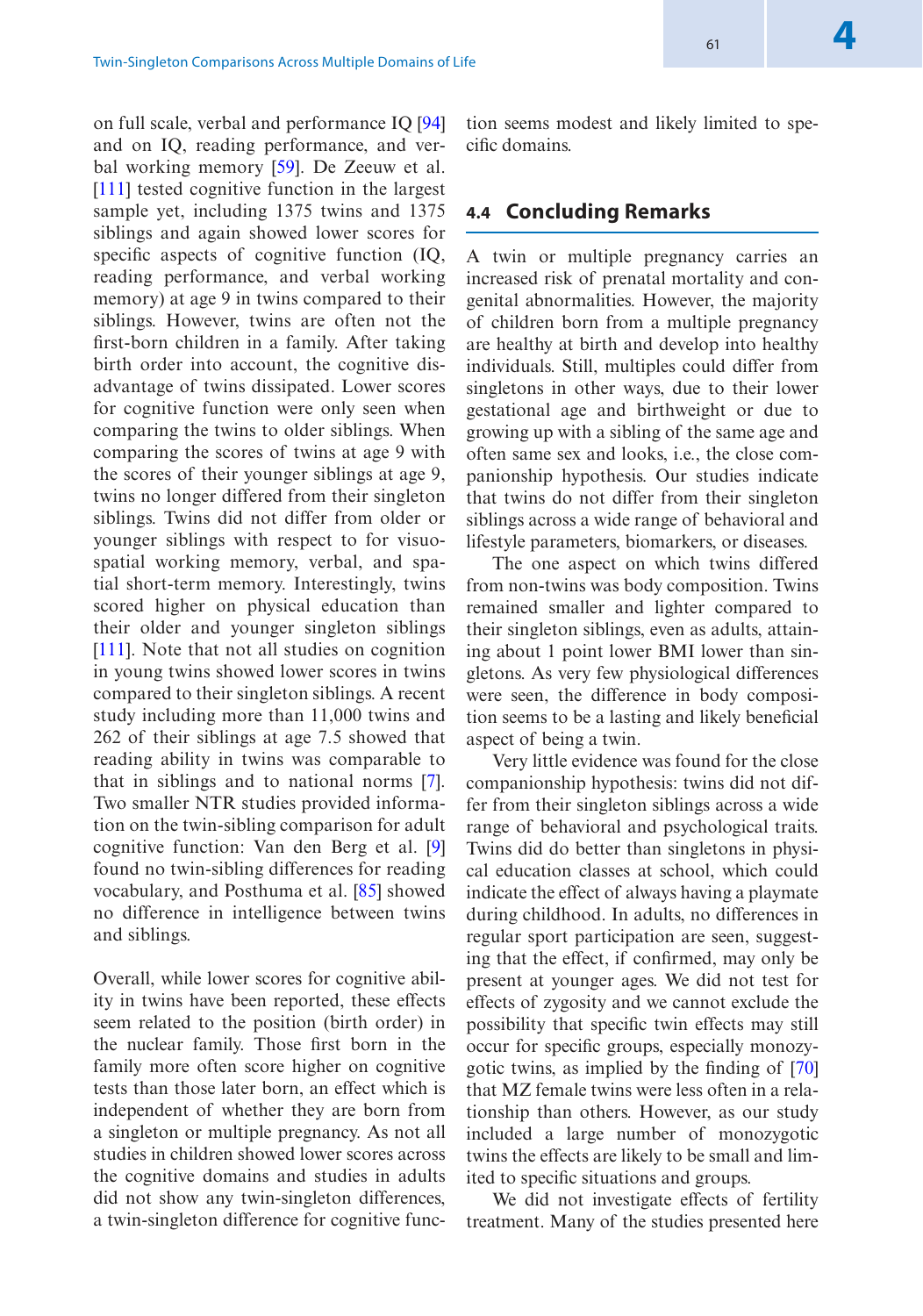were conducted in twins who were born before ART and IVF became frequently used in the Netherlands, but it may have occurred in the

ioral development, leading to the conclusion that for nearly all aspects, development in these

younger twins participating in the studies. Still, many of these twins will not have had a sibling, as fertility problems occurred in these families, and the number of IVF twin-sibling pairs will thus be very limited. A previous study by the NTR matching IVF with DZ naturally conceived twins showed no differences in growth, attainment of motor milestones, or in behav-

groups of children is similar [6]. While twins and siblings born in the same family do not differ, it is still possible that individuals born in twin families differ from singletons born within non-twin families due to the genetic background of their parents. This may be especially so in DZ twin families, as we know that mothers of DZ twins are somewhat taller and heavier than mothers of monozygotic twins [44], and genes found to be related to twinning are also related to increased body mass [64]. In a study of 5-year-old Dutch twin children, female twins were as tall as singleton children, while male twins were still somewhat shorter than children from the general population and twins overall had a lower BMI than the general population [27]. In a separate study, Estougie et al. [28] reported no differences in height between young adult twins and their siblings and their height was comparable to the general population. For BMI, no differences were observed between 18-yearold twins and 18-year-olds from the general population, whereas the siblings of twins had increased BMI values. A Finnish study among 17-year-old twins reported that twins were as tall as singletons, but that boy twins were still leaner, though an American twin study showed no twin effects on weight and height at age 8 [78]. It is possible that, when it comes to body weight and body height, twins on average reach their full potential at a later age than singletons. Alternatively, twins may never reach their full potential for height and weight. As a large number of the genetic variants involved in body composition are now known, this hypothesis could be tested in the near future. Other factors may also differ within families for twins and non-twins. Maternal age at birth and parity are higher on average for DZ twins, and twins differ from singletons in gestational age. Also, the rearing environment is different for two children than for a single child, though this is not specifically limited to multiples but is the case for any family including multiple children.

Another aspect that may deserve additional attention is the position of multiples in the family. For a number of cognitive traits, the differences between twins and siblings could be explained by position within the family. This has not been systematically studied for other traits, which may reveal similar position-in-family effects. In addition to the position in the family, whether twins were born first or second, also requires more attention. In this study, there was an equal distribution of twins born first and second by design. As birth complications more often occur for the second born twin, this may be another factor leading to small differences between twins and singletons.

Our results regarding a large number of traits and common disorders are fairly optimistic, indicating that twins do not differ from singletons. By comparing the twins to their non-twin siblings, we avoid confounding by between-family factors. We note, however, that our work did not look at rare disorders and that despite the large number of participants in the Netherlands Twin Register some forms of bias may be present. Parents of twins who presented with serious complications at birth may decide against participation. Adolescent and adult twins with health problems, whether mental or physical, may be less inclined to enroll in the longitudinal study or may drop out during the study. In addition, the decision to enroll and continue participation is also influenced by other factors such as educational attainment. Still, twins are born in all strata of society and tend to be motivated to take part in medical and scientific studies and, though we have seen that NTR participation is related to educational attainment, participants with lower educational levels are also present in the sample.

In conclusion, with the exception of congenital disorders and body composition, twins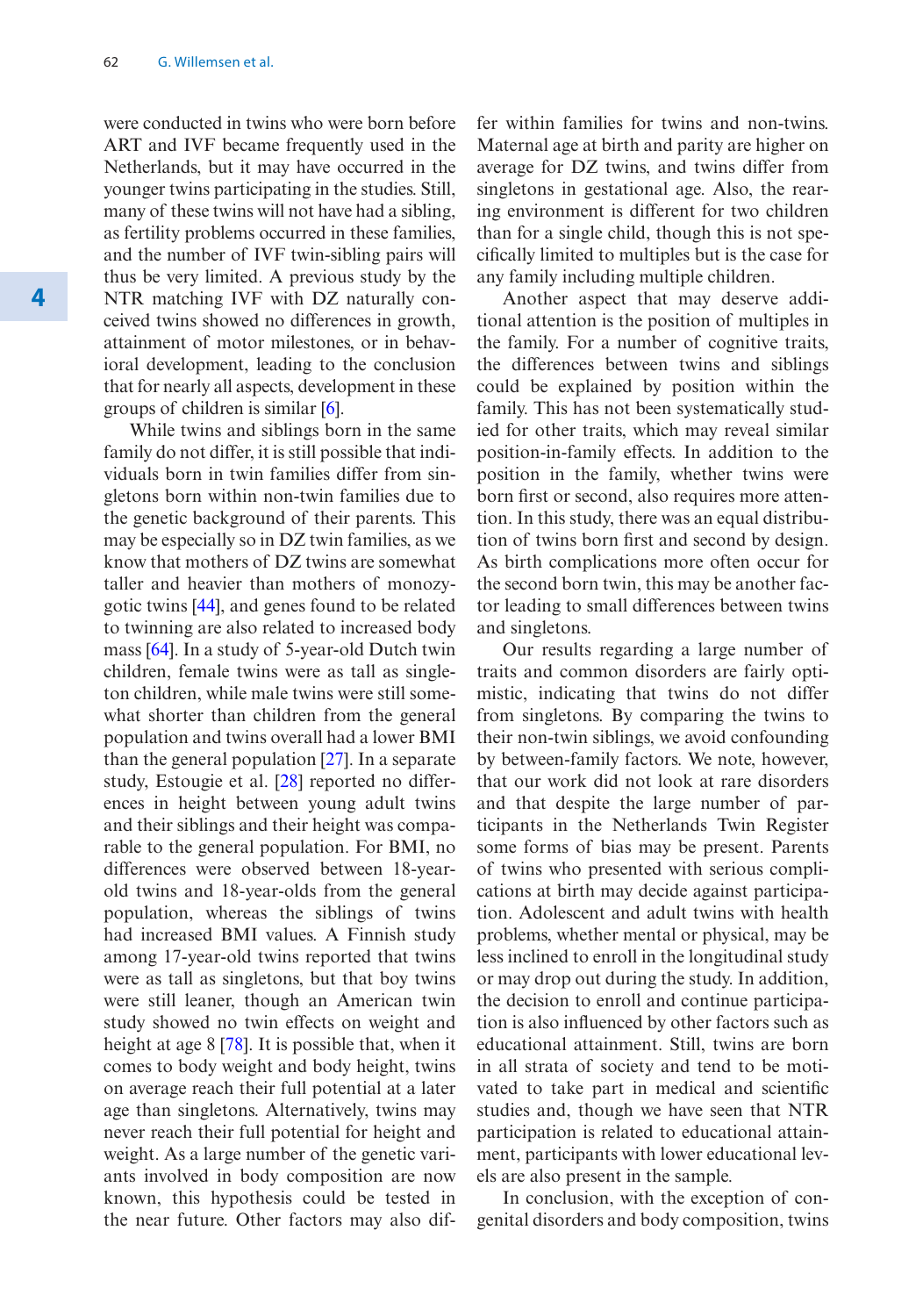do not seem to differ from singletons, when taking family factors into account. While being a twin can be seen as special, for most traits twins are just like ordinary siblings.

## **4.5 Quotes by Twins**

In the ninth NTR survey to adult participants [123], twins were asked whether they liked being a twins. The following quotes are a selection from answers provided by more than 5000 multiples. Their comments are in line with the findings in our chapter.

They highlight that a multiple pregnancy carries risk:

5 "I did not grow up as twins. Twin sister died at birth."

Many of the multiples view their multiple status as something special, though not everyone responds positively.

- 5 "I like it as long as people see us as separate individuals. It is in any case not ordinary and I do like that."
- 5 "Sad for all those singletons…honestly."
- 5 "Quite nice. I have different (closer) contact with my twin brother than with my other brothers."
- 5 "Quite nice; as twin you are never alone."
- 5 "Being a twin has two sides. A very nice side because we got along very well as sisters and because being a twin is also somewhat special. The disadvantage of being a twin is that I have the feeling I am constantly compared to my twin sister and that I do this also."
- "Still somewhat special. We do have another connection with each other than with my other brothers  $(4)$ ."
- 5 "Super great! I feel that there is someone who always has my back and who understand me. I think this is because we are also friends."
- 5 "In general it is nice, because we understand each other very well and are strongly connected. But sometimes it is also a bit suffocating since you were and are always

compared to each other and we also compare ourselves and never want to do under for the other."

5 "Nice. You have a special connection with each other which you do not have with brother or sister. A bit difficult to learn to make friends and keep them, because I always had my sister and never had to do this."

However, comments also indicate that the multiples do not see much difference with ordinary brothers and sisters, especially not as adults.

- 5 "We are a dizygotic twin pair, so I do not see it as very special. I do not connect more with him than with my other brothers."
- 5 "We have a very different life. I view him just like my other brother."
- 5 "It's OK. Not very special. The connection with my younger sister is no less, my younger sister and my twin sister are just as important for me. The one is not more important than the other. Sometimes it is nice to be a twin, sometimes less nice. It has (in the past) advantages and disadvantages."
- 5 "Quite nice, not very special."
- 5 "Quite nice but not as special as people often expect."
- 5 "It is nice that you can race to see who finishes his study first, but noting more."
- 5 "It is somewhat more special than other brothers/sisters, but for the rest not much difference."
- 5 "In the past special to do everything together, now I do not notice much. It is just like an ordinary brother."
- 5 "In the past very nice, now it just seems as if we are normal sisters."
- 5 "OK. In the past I did a lot together with my twin brothers Now it is just like with my other brother or sister."
- 5 "Normal. No differences with people who are not a twin."
- 5 "Not different than having my other 2 brothers."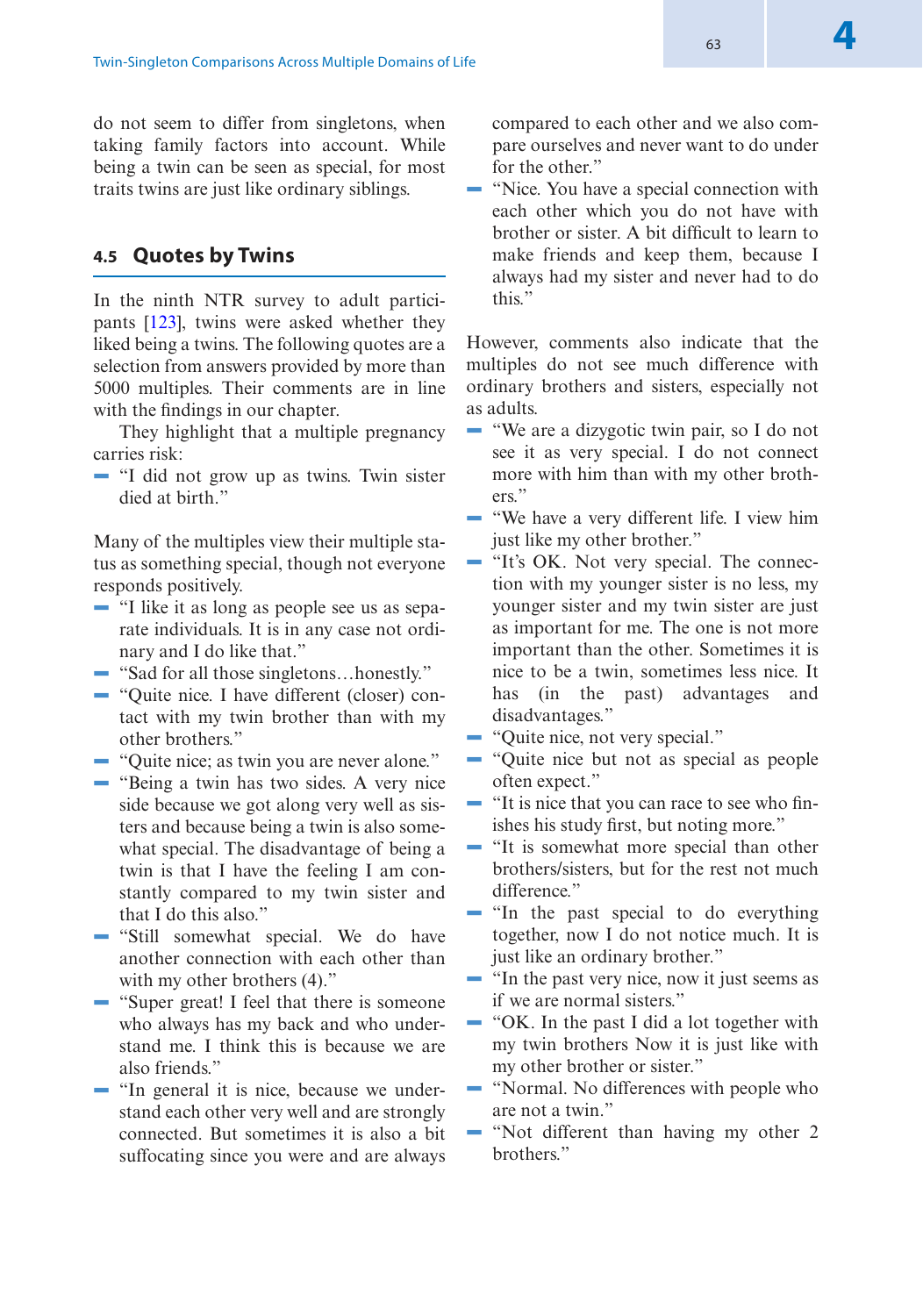# **4.6 Review Questions**

#### Open Questions:

- ? 1. Question: How would two major hypotheses explain differences between twins and singletons?
- v Answer: A somatic and a social hypothesis. First, twins are born earlier and have smaller body size at birth. This may be associated with a range of later outcomes. Second, growing up with a close companion since birth and mechanisms of social interaction may lead to differences in behavioral outcomes between twins and non-twins.
- ? 2. Question: What type of design optimizes testing for differences between twins and non-twins?
- v Answer: A so-called within-family design in which outcomes in twins are compared to outcomes in their non-twin siblings.
- ? 3. Question: What is the empirical evidence for twin non-twin differences (as a function of developmental stage)?
- v Answer: Multiples have an increased risk of congenital problems but with exception of being lighter and having a lower body mass index; there are few differences between adult twins and singletons.

## **4.6.1 Multiple-Choice Questions**

- ? 1. For which class of diseases/disorders do we observe prominent differences between twins and non-twins?
	- (a) Psychiatric diseases
	- (b) Congenital anomalies
	- (c) Cardiovascular disease
	- (d) Neoplasia
- ? 2. What is the average pregnancy duration for twins?
	- (a) 32 weeks
	- (b) 35 weeks
	- (c) 37 weeks
	- (d) 40 weeks

#### v Answer: (c)

- ? 3. Which of the following is true about multiple pregnancy in comparison to singleton pregnancy?
	- (a) Shorter gestational age
	- (b) More intrauterine growth restriction and lower weight at birth
	- (c) Higher risk of complications during pregnancy and malpresentation at birth
	- (d) All the above

### v Answer: (d)

- ? 4. Which disorders are more prevalent in MZ twins in comparison to singletons and DZ twins?
	- (a) Down syndrome
	- (b) Beckwith-Wiedemann syndrome
	- (c) Cri du chat syndrome
	- (d) Huntington's disease

## v Answer: (b)

- ? 5. In adulthood, what is the domain in which some twin-singleton differences are found?
	- (a) Body composition and physical development
	- (b) Personality and psychopathology
	- (c) Cognitive function
	- (d) Behavioral and sociodemographic traits
	- (e) Physiological parameters and physical disease

v Answer: (a)

v Answer: (b)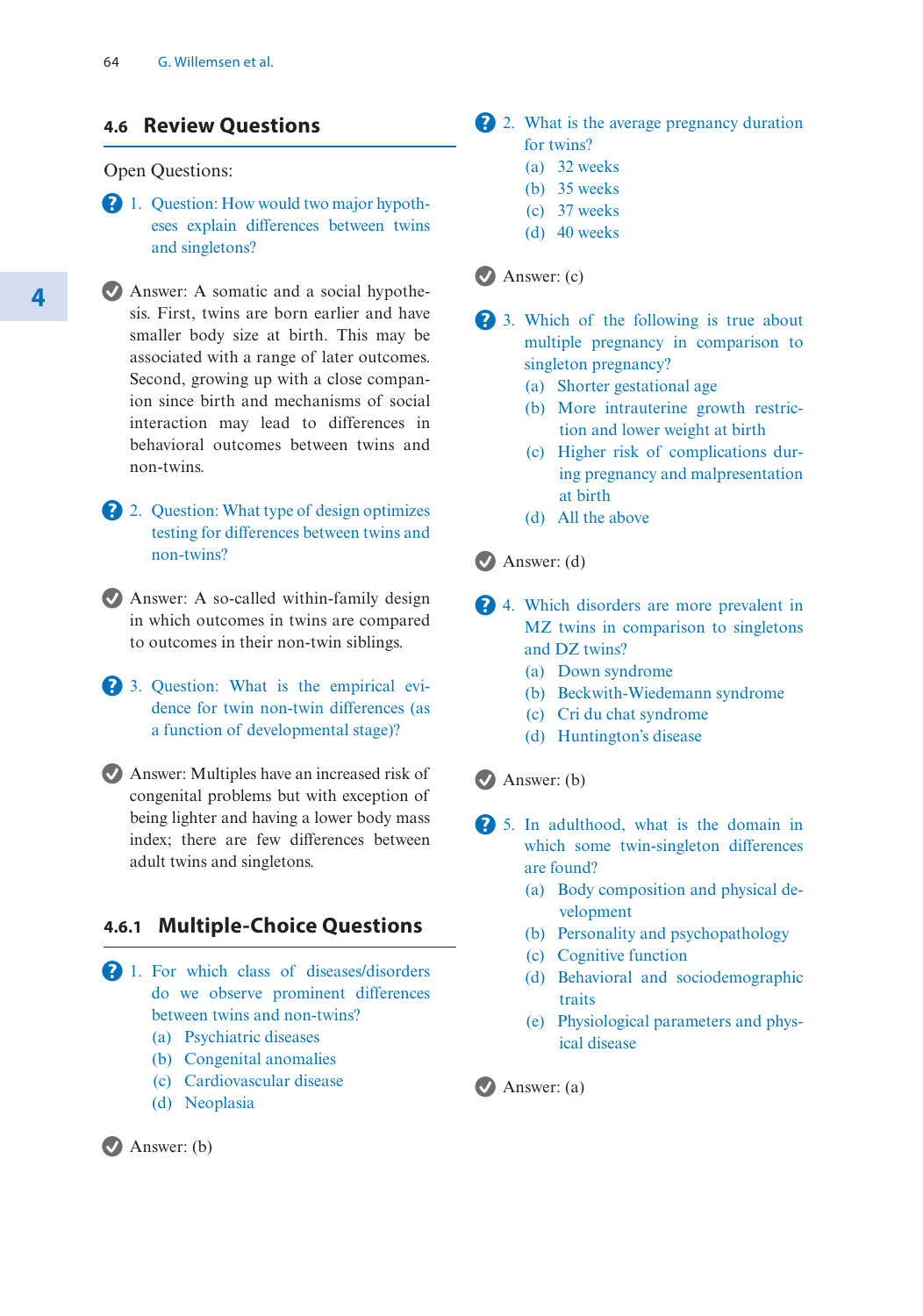# **4.7 Appendix: Within-Family Twin – Non-Twin Comparisons Across a Wide Range of Traits Assessed in the Netherlands Twin Register**

# **4.7.1 Participants and Selection Procedure**

To compare twins to their siblings, we made use of the data from two separate projects: (1) the eighth NTR survey on health, lifestyle and personality, which was sent out to adult participants between 2004 and 2009 [120, 123]; (2) a large-scale blood collection project carried out between 2004 and 2009 in which participants were visited at home to obtain blood samples and health information [125].

For each of the two datasets, we followed the same procedure. We first selected all twins and their singleton siblings with known age, sex, birth year, and, in the case of twins, zygosity. Known half-siblings and non-biological siblings were excluded. Next, we randomly selected one of the twins in case a twin pair both participated and assessed whether there was a same-sex singleton sibling in the family who was born within 6 years from the twin. This sibling was then selected, if at the time of participating he or she was within 6 years of the age of the twin. In the case multiple singleton siblings of a twin met the criteria, we selected the same-sex sibling closest in birth year. We made two exceptions to this procedure. In the case of an oppositesex twin pair, when a male twin-sibling pair could be formed in the dataset, we selected the male pair. This was done to maximize the presence of male pairs in the analyses as fewer males participated than females. When both older and younger siblings within the 6-year time frame were present, preference was given to the sibling younger than the twin, as twins more often have older siblings than younger siblings. Even applying these criteria, our sample selections included more female pairs than male pairs and more older than younger singleton siblings.

## **4.7.2 NTR Survey 8**

As part of a longitudinal survey study, this survey was sent out to adult twins registered with the NTR. It was completed by 10,176 multiples and 2,142 siblings and collected information on a wide range of traits [120]. After applying the selection criteria, the sample for the present analyses consisted of 685 twin-sibling pairs, 177 (26%) being male. Average age (sd) of the twins at the time of survey completion was 30.4 (12.9) and of the siblings 32.1 (12.2) years. In 142 (21%) of the pairs, the twin was older than the sibling. We compared the twins and their singleton siblings on the following continuous traits: self-reported height and body mass index (BMI, calculated as weight $_{\alpha}$ ) height<sup>2</sup><sub>(m)</sub>); the big five personality dimensions (openness, conscientiousness, extraversion, agreeableness, neuroticism) as measured with the NEO Five-Factor Inventory [117, 121]; borderline personality components measured with the Personality Assessment Inventory-Borderline Features scale (PAI-BOR; [124]); sensation seeking score and its subscales thrill and adventure seeking, boredom susceptibility, disinhibition and experience seeking as measured with the Sensation Seeking Scale [119, 126]; attention deficit hyperactivity disorder (ADHD) as measured with the Conners' Adult ADHD Rating Scales (CAARS; [116]); the anxious depression scale of the Adult Self-Report which combines elements of depression and anxiety [114]; dimensions of social support (confidant and affective) as measured with the Duke-UNC Functional Social Support Questionnaire; and life satisfaction as measured with the Satisfaction With Life Scale [118]; loneliness as measured with the Three-Item Loneliness Scale [122]. In addition, we compared twins and siblings on categorical traits with outcomes operationalized as yes versus no, including the following traits: being in good health (reports of good or excellent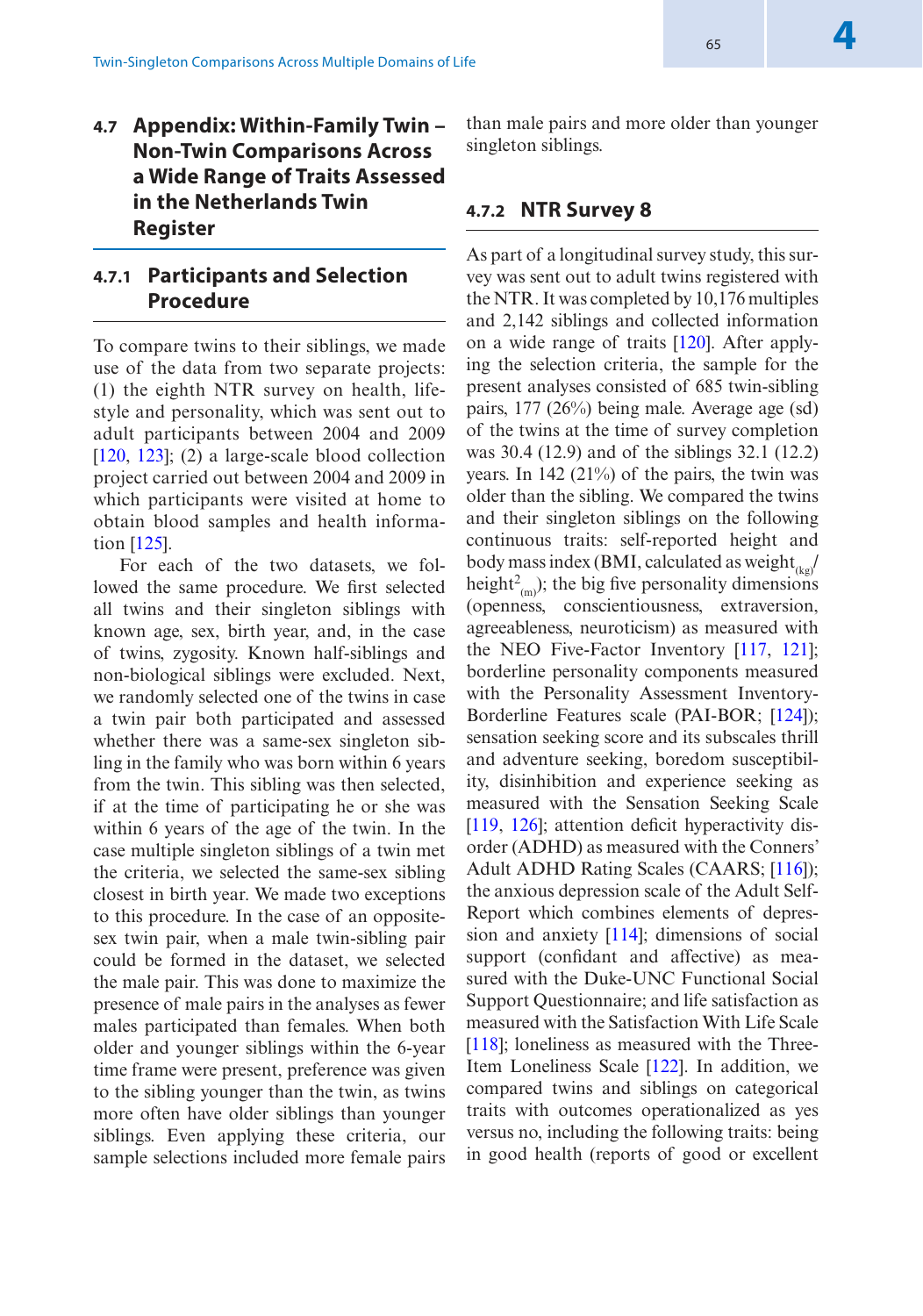health were coded as yes), ever been in contact with mental health services, being a current smoker, drinking alcohol regularly (reports of drinking alcohol 2 or more times per week were classified as yes), ever tried hash, being in a relationship (data only included for those age 30 years and older), and living together with a partner (data only included for those aged 30 years and older).

# **4.7.3 NTR Biobank**

Between 2004 and 2010, 9530 individuals provided a blood sample and health-related information as part of a large-scale biobank project [125]. When conducting the selection procedure as described above, this resulted in 382 twin-sibling pairs, of which 144 (38%) were male-male pairs. The average age of the twins was 36.3 (12.3) and of the siblings 37.4 (12.0). In 265 pairs, the singleton sibling was older than the twin. We compared twins and their singleton siblings on the following variables: lipid profile (total cholesterol, HDL, LDL, and triglyceride levels), glucose metabolism (glucose, insulin, and HbA1c levels), white and red blood cell counts, C-reactive protein as indicator of general inflammation, liver enzymes alanine transaminase (ALT), aspartate transaminase (AST), and gammaglutamyltransferase (GGT), creatinine as measure of kidney function and telomere length. For lipid profile and glucose metabolism, data were only included if the participant had kept to the instruction to be fasting at the time of blood collection (see [125]).

## **4.7.4 Analyses**

All analyses were conducted in IBM SPSS Statistics version 25. To compare the twins with their singleton sibling, we conducted a paired-sample t-test for continuous traits and a McNemar chi-squared test for categorical traits. As age and BMI may be important factors in the physiological parameters, we here correlated the differences in age and BMI for the twins and siblings with their differences in physiological parameters and present the test outcomes for age, sex, and BMI standardized residuals. Considering the large number of comparisons conducted, we consider a trend when p-values are between 0.010 and 0.001 and p-values <0.001 as significant.

# **References**

- 1. van der Aa N, Rebollo-Mesa I, Willemsen G, Boomsma DI, Bartels M. Frequency of truancy at high school: evidence for genetic and twin specific shared environmental influences. J Adolesc Health. 2009;45(6):579–86.
- 2. Agirbasli M, Hamid R, Jennings HS 3rd, Tiller GE. Situs inversus with hypertrophic cardiomyopathy in identical twins. Am J Med Genet. 2000;91(5):327–30.
- 3. Alexander GR, Slay Wingate M, Salihu H, Kirby RS. Fetal and neonatal mortality risks of multiple births. Obstet Gynecol Clin N Am. 2005;32(1):1– 16. vii
- 4. Barker DJ, Barker DJ. In utero programming of chronic disease. Clin Sci. 1998;2:115–28.
- 5. van Beek JH, de Moor MH, de Geus EJ, Lubke GH, Vink JM, Willemsen G, Boomsma DI. The genetic architecture of liver enzyme levels: GGT, ALT and AST. Behav Genet. 2013;43(4):329–39.
- 6. van Beijsterveldt CE, Bartels M, Boomsma DI. Comparison of naturally conceived and IVF-DZ twins in the Netherlands twin registry: a developmental study. J Pregnancy. 2011;2011:517614.
- 7. van Bergen E, Snowling MJ, de Zeeuw EL, van Beijsterveldt CEM, Dolan CV, Boomsma DI. Why do children read more? The influence of reading ability on voluntary reading practices. J Child Psychol Psychiatry. 2018;59(11):1205–14.
- 8. van den Berg SM, Boomsma DI. The familial clustering of age at menarche in extended twin families. Behav Genet. 2007;37(5):661–7.
- 9. van den Berg SM, Posthuma D, Boomsma DI. A longitudinal genetic study of vocabulary knowledge in adults. Twin Res. 2004;7(3):284–91.
- 10. Bergh T, Ericson A, Hillensjö T, Nygren KG, Wennerholm UB. Deliveries and children born after in-vitro fertilisation in Sweden 1982-95: a retrospective cohort study. Lancet. 1999;354(9190):1579–85.
- 11. Bliek J, Alders M, Maas SM, Oostra RJ, Mackay DM, van der Lip K, Callaway JL, Brooks A, van't Padje S, Westerveld A, Leschot NJ, Mannens MM. Lessons from BWS twins: complex maternal and paternal hypomethylation and a common source of haematopoietic stem cells. Eur J Hum Genet. 2009;17(12):1625–34.
- 12. Bondavalli W, Bondavalli G, La Bella G, Nizzoli A. Un caso di destrocardia con Situs Viscerum Inversus Totalis concordante in coppie di gemelle DZ. Acta Genet Med Gemellol. 1959;8:201–14.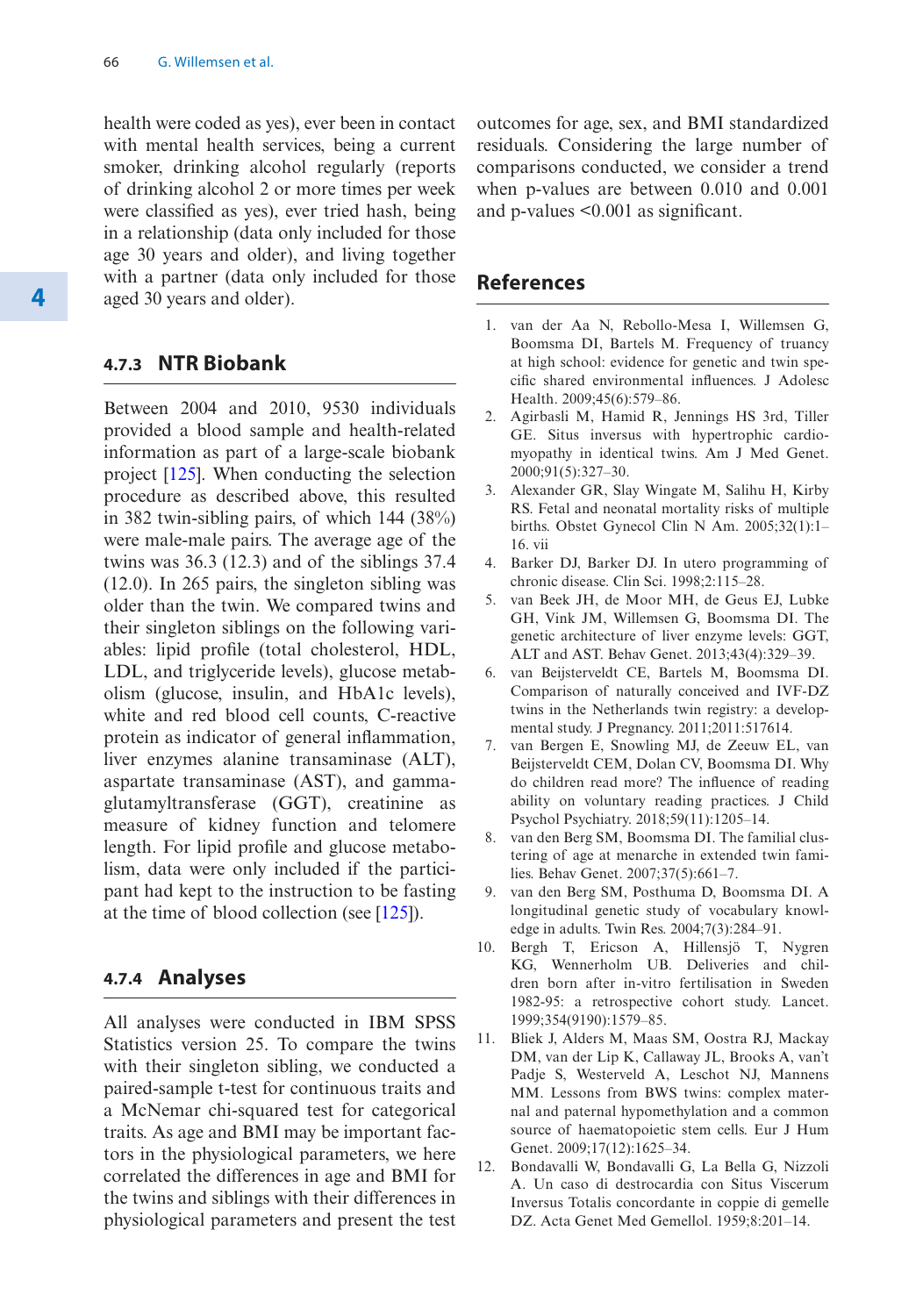- 13. Bonellie SR, Currie D, Chalmers J. Comparison of risk factors for cerebral palsy in twins and singletons. Dev Med Child Neurol. 2005;47(9):587–91.
- 14. Boyle BB, Helen D, McConkey R. The epidemiology of congenital anomalies in multiple births: a European registry based study. Pediatr Res. 2011;70(5):408.
- 15. Boyle B, McConkey R, Garne E, Loane M, Addor MC, Bakker MK, Boyd PA, Gatt M, Greenlees R, Haeusler M, Klungsøyr K, Latos-Bielenska A, Lelong N, McDonnell R, Métneki J, Mullaney C, Nelen V, O'Mahony M, Pierini A, Rankin J, Rissmann A, Tucker D, Wellesley D, Dolk H. Trends in the prevalence, risk and pregnancy outcome of multiple births with congenital anomaly: a registry-based study in 14 European countries 1984– 2007. BJOG. 2013;120(6):707–16.
- 16. Boyle B, Morris JK, McConkey R, Garne E, Loane M, Addor MC, Gatt M, Haeusler M, Latos-Bielenska A, Lelong N, McDonnell R, Mullaney C, O'Mahony M, Dolk H. Prevalence and risk of Down syndrome in monozygotic and dizygotic multiple pregnancies in Europe: implications for prenatal screening. BJOG. 2014;121(7):809–20.
- 17. Bryan E, Little J, Burn J. Congenital anomalies in twins. Baillieres Clin Obstet Gynaecol. 1987;1(3):697–721.
- 18. Carey G. Twin imitation for antisocial behavior: implications for genetic and family environment research. J Abnorm Psychol. 1992;101:18–25.
- 19. Cunningham FG. Fetal-growth disorders. In: Williams obstetrics. 22nd ed. New York: McGraw Hill; 2001. p. 893–910. Available at: [https://access](https://accessmedicine.mhmedical.com/content.aspx?bookid=1918§ionid=171807435)[medicine.mhmedical.com/content.aspx?bookid=1](https://accessmedicine.mhmedical.com/content.aspx?bookid=1918§ionid=171807435) [918&sectionid=171807435](https://accessmedicine.mhmedical.com/content.aspx?bookid=1918§ionid=171807435) (Accessed: 28 November 2019).
- 20. Dick DM, Johnson JK, Viken RJ, Rose RJ. Testing between-family associations in within-family comparisons. Psychol Sci. 2000;11(5):409–13.
- 21. Distel MA, Roeling MP, Tielbeek JJ, van Toor D, Derom CA, Trull TJ, Boomsma DI. The covariation of trait anger and borderline personality: a bivariate twin-siblings study. J Abnorm Psychol. 2012;121(2):458–66.
- 22. Distel MA, Vink JM, Bartels M, van Beijsterveldt CE, Neale MC, Boomsma DI. Age moderates nongenetic influences on the initiation of cannabis use: a twin-sibling study in Dutch adolescents and young adults. Addiction. 2011;106(9):1658–66.
- 23. Doom EC, Delbaere I, Martens G, Temmerman M. Birth weight for gestational age among Flemish twin population. Facts Views Vis Obgyn. 2012;4(1):42–9.
- 24. Doyle P. The outcome of multiple pregnancy. Hum Reprod. 1996;11(Suppl 4):110–20.
- 25. Doyle PE, et al. Congenital malformations in twins in England and Wales. J Epidemiol Community Health. BMJ Publishing Group Ltd. 1990;45(1):43–8. [https://doi.org/10.1136/](https://doi.org/10.1136/jech.45.1.43) [jech.45.1.43.](https://doi.org/10.1136/jech.45.1.43)
- 26. Estourgie-van Burk GF, Bartels M, Boomsma DI. A twin-sibling study on early growth and hormone levels in adolescents. Behav Genet. 2015;45(3):283–93.
- 27. Estourgie-van Burk GF, Bartels M, van Beijsterveldt TC, Delemarre-van de Waal HA, Boomsma DI. Body size in five-year-old twins: heritability and comparison to singleton standards. Twin Res Hum Genet. 2006;9(5):646–55.
- 28. Estourgie-van Burk GF, Bartels M, Boomsma DI, Delemarre-van de Waal HA. Body size of twins compared with siblings and the general population: from birth to late adolescence. J Pediatr. 2010;156(4):586–91.
- 29. Estourgie-van Burk GF, Bartels M, Delemarre-van de Waal HA, Boomsma DI. Heritability of testis size. Twin Res Hum Genet. 2009;12(4):351–5.
- 30. Euro-Peristat P. European perinatal health report. Core indicators of the health and care of pregnant women and babies in Europe in 2015. 2018. Available at: [www.europeristat.com.](http://www.europeristat.com) Accessed: 17 November 2019.
- 31. Gedda L, Sciacca A, Brenci G, Villatico S, Bonanni G, Gueli N, Talone C. Situs viscerum specularis in monozygotic twins. Acta Genet Med Gemellol. 1984;33(1):81–5.
- 32. de Geus EJ, Posthuma D, Ijzerman RG, Boomsma DI. Comparing blood pressure of twins and their singleton siblings: being a twin does not affect adult blood pressure. Twin Res. 2001;4(5):385–91.
- 33. Gielen M, van Beijsterveldt CE, Derom C, Vlietinck R, Nijhuis JG, Zeegers MP, Boomsma DI. Secular trends in gestational age and birthweight in twins. Hum Reprod. 2010;25(9):2346–53.
- 34. Glinianaia SV, Rankin J, Wright C. Congenital anomalies in twins: a register-based study. Hum Reprod. 2008;23(6):1306–11.
- 35. Groene SG, Tollenaar LSA, Oepkes D, Lopriore E, van Klink JMM. The impact of selective fetal growth restriction or birth weight discordance on long-term neurodevelopment in Monochorionic twins: a systematic literature review. J Clin Med. 2019;8(7):944.
- 36. van Grootheest DS, Cath DC, Beekman AT, Boomsma DI. Genetic and environmental influences on obsessive-compulsive symptoms in adults: a population-based twin-family study. Psychol Med. 2007;37(11):1635–44.
- 37. Grosen D, Bille C, Petersen I, Skytthe A, JV H, Pedersen JK, Murray JC, Christensen K. Risk of oral clefts in twins. Epidemiology. 2011;22(3):313– 9.
- 38. Hack KE, Derks JB, Elias SG, Franx A, Roos EJ, Voerman SK, Bode CL, Koopman-Esseboom C, Visser GH. Increased perinatal mortality and morbidity in monochorionic versus dichorionic twin pregnancies: clinical implications of a large Dutch cohort study. BJOG. 2008;115(1):58–67.
- 39. Hall JG. Twinning. Lancet. 2003;362(9385):735– 43.

<sup>67</sup> **4**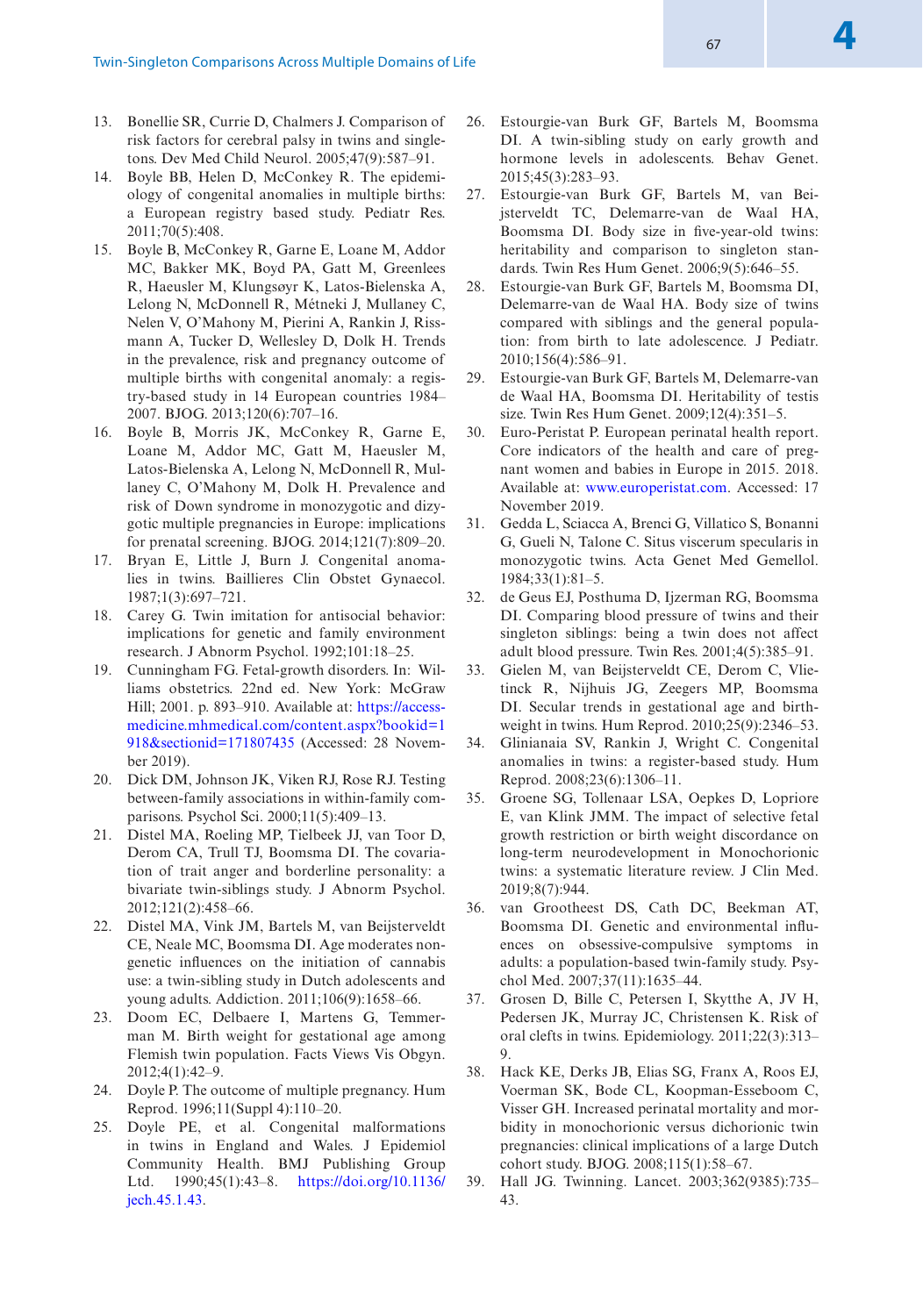- 40. Hansen M, Colvin L, Petterson B, Kurinczuk JJ, de Klerk N, Bower C. Twins born following assisted reproductive technology: perinatal outcome and admission to hospital. Hum Reprod. 2009;24(9):2321–31.
- 41. Hartley RS, Hitti J. Birth order and delivery interval: analysis of twin pair perinatal outcomes. J Matern Fetal Neonatal Med. 2005;17(6):375–80.
- 42. Heino A, Gissler M, Hindori-Mohangoo AD, Blondel B, Klungsøyr K, Verdenik I, Mierzejewska E, Velebil P, Sól Ólafsdóttir H, Macfarlane A, Zeitlin J, Euro-Peristat Scientific Committee. Variations in multiple birth rates and impact on perinatal outcomes in Europe. PLoS One. 2016;11(3):e0149252.
- 43. Hoekstra RA, Bartels M, Verweij CJ, Boomsma DI. Heritability of autistic traits in the general population. Arch Pediatr Adolesc Med. 2007;161(4):372–7.
- 44. Hoekstra C, Willemsen G, van Beijsterveldt CE, Lambalk CB, Montgomery GW, Boomsma DI. Body composition, smoking, and spontaneous dizygotic twinning. Fertil Steril. 2010;93(3):885– 93.
- 45. Hofmeyr GJ, Barrett JF, Crowther CA. Planned caesarean section for women with a twin pregnancy. Cochrane Database Syst Rev. 2011;7(12):CD006553.
- 46. Hottenga JJ, Boomsma DI, Kupper N, Posthuma D, Snieder H, Willemsen G, de Geus EJ. Heritability and stability of resting blood pressure. Twin Res Hum Genet. 2005;8(5):499–508.
- 47. Kahn B, Lumey LH, Zybert PA, Lorenz JM, Cleary-Goldman J, D'Alton ME, Robinson JN. Prospective risk of fetal death in singleton, twin, and triplet gestations: implications for practice. Obstet Gynecol. 2003;102(4):685–92.
- 48. Kajantie E, Osmond C, Barker DJ, Forsén T, Phillips DI, Eriksson JG. Size at birth as a predictor of mortality in adulthood: a follow-up of 350 000 person-years. Int J Epidemiol. 2005;34(3):655–63.
- 49. Källén B. Congenital malformations in twins: a population study. Acta Genet Med Gemellol (Roma). 1986;35(3–4):167–78.
- 50. Kean BH. Complete transposition of the viscera in both of one-egg twins. J Hered. 1942;33(6):217–21.
- 51. Kupper N, de Geus EJ, van den Berg M, Kirschbaum C, Boomsma DI, Willemsen G. Familial influences on basal salivary cortisol in an adult population. Psychoneuroendocrinology. 2005a;30(9):857–68.
- 52. Kupper N, Willemsen G, Posthuma D, de Boer D, Boomsma DI, de Geus EJ. A genetic analysis of ambulatory cardiorespiratory coupling. Psychophysiology. 2005b;42(2):202–12.
- 53. Kupper N, Willemsen G, Riese H, Posthuma D, Boomsma DI, de Geus EJ. Heritability of daytime ambulatory blood pressure in an extended twin design. Hypertension. 2005c;45(1):80–5.
- 54. Kupper NH, Willemsen G, van den Berg M, de Boer D, Posthuma D, Boomsma DI, de Geus

EJ. Heritability of ambulatory heart rate variability. Circulation. 2004;110(18):2792–6.

- 55. Kwon EJ, Kim YJ. What is fetal programming?: a lifetime health is under the control of in utero health. Obstet Gynecol Sci. 2017;60(6):506–19.
- 56. Lancaster P, Kucera J, Knudsen L, Botting B, Robert-Gnansia E, Goujard J, Elek C, Mastroiacovo P, Cocchi G, Borman B, Irgens L, Castilla E, Martinez-Frias M-L, et al. Conjoined twins–an epidemiological study based on 312 cases. The International Clearinghouse for Birth Defects Monitoring Systems. Acta Genet Med Gemellol (Roma). 1991;40(3–4):325–35.
- 57. Lambalk CB, De Koning CH, Braat DD. The endocrinology of dizygotic twinning in the human. Mol Cell Endocrinol. 1998;145(1–2):97–102.
- 58. Layton WM. Situs inversus in conjoined twins. Am J Med Genet. 1989;34(2):297.
- 59. van Leeuwen M, van den Berg SM, Peper JS, Hulshoff Pol HE, Boomsma DI. Genetic covariance structure of reading, intelligence and memory in children. Behav Genet. 2009;39(3):245–54.
- 60. Li SJ, Ford N, Meister K, Bodurtha J. Increased risk of birth defects among children from multiple births. Birth Defects Res A Clin Mol Teratol. 2003;67(10):879–85.
- 61. Lopriore E, Nagel HT, Vandenbussche FP, Walther FJ. Long-term neurodevelopmental outcome in twin-to-twin transfusion syndrome. Am J Obstet Gynecol. 2003;189(5):1314–9.
- 62. Mastroiacovo P, Castilla EE, Arpino C, Botting B, Cocchi G, Goujard J, Marinacci C, Merlob P, Métneki J, Mutchinick O, Ritvanen R, Rosano A. Congenital malformations in twins: an international study. Am J Med Genet. 1999;83(2):117–24.
- 63. Melnick M, Myrianthopoulos NC. The effects of chorion type on normal and abnormal developmental variation in monozygous twins. Am J Med Genet. 1979;4(2):147–56.
- 64. Mbarek H, Steinberg S, Nyholt DR, Gordon SD, Miller MB, McRae AF, Hottenga JJ, Day FR, Willemsen G, de Geus EJ, Davies GE, Martin HC, Penninx BW, Jansen R, McAloney K, Vink JM, Kaprio J, Plomin R, Spector TD, Magnusson PK, Reversade B, Harris RA, Aagaard K, Kristjansson RP, Olafsson I, Eyjolfsson GI, Sigurdardottir O, Iacono WG, Lambalk CB, Montgomery GW, McGue M, Ong KK, Perry JRB, Martin NG, Stefánsson H, Stefánsson K, Boomsma DI. Identification of common genetic variants influencing spontaneous dizygotic twinning and female fertility. Am J Hum Genet. 2016;98(5):898–908.
- 65. Meyers C, Elias S, Arrabal P. Congenital anomalies and pregnancy loss. In: Keith LG, Papiernik E, editors. Multiple pregnancy: epidemiology, gestation, and perinatal outcome. London: Parthenon Publishing Group; 1995. p. 73–8.
- 66. Middeldorp CM, Birley AJ, Cath DC, Gillespie NA, Willemsen G, Statham DJ, de Geus EJ, Andrews JG, van Dyck R, Beem AL, Sullivan PF, Martin NG, Boomsma DI. Familial clustering of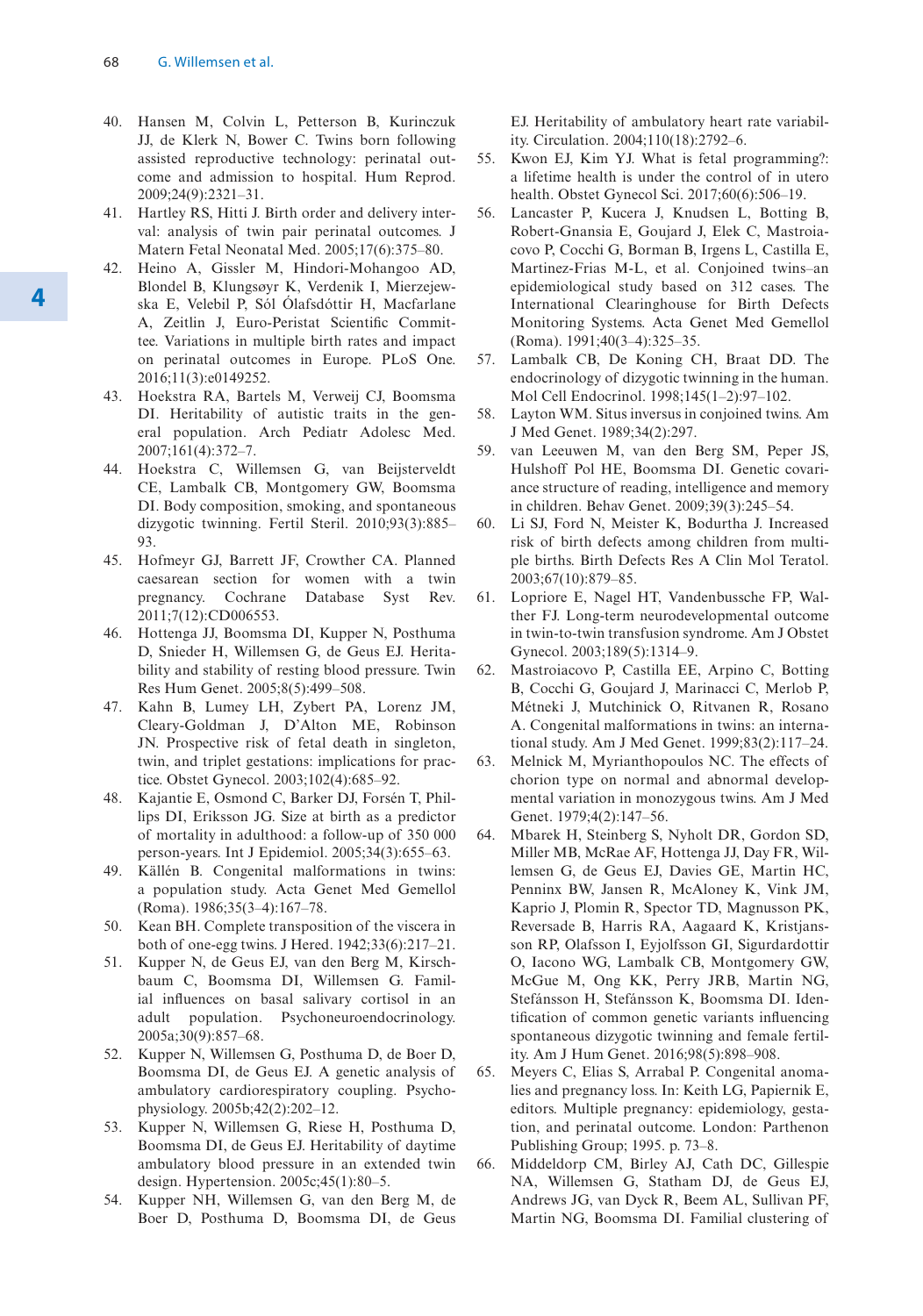major depression and anxiety disorders in Australian and Dutch twins and siblings. Twin Res Hum Genet. 2005a;8(6):609-15.

- 67. Middeldorp CM, Cath DC, Vink JM, Boomsma DI. Twin and genetic effects on life events. Twin Res Hum Genet. 2005b;8(3):224–31.
- 68. Middeldorp CM, Cath DC, Boomsma DI. A twinfamily study of the association between employment, burnout and anxious depression. J Affect Disord. 2006;90(2–3):163–9.
- 69. Middeldorp CM, Stubbe JH, Cath DC, Boomsma DI. Familial clustering in burnout: a twin-family study. Psychol Med. 2005c;35(1):113–20.
- 70. Mook-Kanamori DO, van Beijsterveldt CE, Steegers EA, Aulchenko YS, Raat H, Hofman A, Eilers PH, Boomsma DI, Jaddoe VW. Heritability estimates of body size in fetal life and early childhood. PLoS One. 2012;7(7):e39901.
- 71. de Moor MH, Vink JM, van Beek JH, Geels LM, Bartels M, de Geus EJ, Willemsen G, Boomsma DI. Heritability of problem drinking and the genetic overlap with personality in a general population sample. Front Genet. 2011;2:76.
- 72. Muhlhausler BS, Hancock SN, Bloomfield FH, Harding R. Are twins growth restricted? Pediatr Res. 2011;70(2):117–22.
- 73. Myrianthopoulos NC. Congenital malformations in twins. Acta Genet Med Gemellol (Roma). 1976;25:331–5.
- 74. Oates NA, van Vliet J, Duffy DL, Kroes HY, Martin NG, Boomsma DI, Campbell M, Coulthard MG, Whitelaw E, Chong S. Increased DNA methylation at the AXIN1 gene in a monozygotic twin from a pair discordant for a caudal duplication anomaly. Am J Hum Genet. 2006;79(1):155–62.
- 75. Odintsova VV, Dolan CV, van Beijsterveldt CEM, de Zeeuw EL, van Dongen J, Boomsma DI. Preand perinatal characteristics associated with Apgar scores in a review and in a new study of Dutch twins. Twin Res Hum Genet. 2019;22(3):164–76.
- 76. Ooki S. Maternal age and birth defects after the use of assisted reproductive technology in Japan, 2004–2010. Int J Womens Health. 2013;5:65–77.
- 77. Ortibus E, Lopriore E, Deprest J, Vandenbussche FP, Walther FJ, Diemert A, Hecher K, Lagae L, De Cock P, Lewi PJ, Lewi L. The pregnancy and long-term neurodevelopmental outcome of monochorionic diamniotic twin gestations: a multicenter prospective cohort study from the first trimester onward. Am J Obstet Gynecol. 2009;200(5):494. e1–8.
- 78. Pietiläinen KH, Kaprio J, Rissanen A, Winter T, Rimpelä A, Viken RJ, Rose RJ. Distribution and heritability of BMI in Finnish adolescents aged 16y and 17y: a study of 4884 twins and 2509 singletons. Int J Obes Relat Metab Disord. 1999;23(2):107–15.
- 79. Pharoah PO. Causal hypothesis for some congenital anomalies. Twin Res Hum Genet. 2005;8(6):543–50.
- 80. Pharoah PO. Risk of cerebral palsy in multiple pregnancies. Clin Perinatol. 2006;33(2):301–13.
- 81. Pharoah PO, Dundar Y. Monozygotic twinning, cerebral palsy and congenital anomalies. Hum Reprod Update. 2009;15(6):639–48.
- 82. Pison P, Monden C, Smits J. Twinning rates in developed countries: trends and explanations. Popul Dev Rev. 2015;41(4):629–49.
- 83. Posthuma D, Beem AL, de Geus EJ, van Baal GC, von Hjelmborg JB, Iachine I, Boomsma DI. Theory and practice in quantitative genetics. Twin Res. 2003;6(5):361–76.
- 84. Polderman TJ, van Dongen J, Boomsma DI. The relation between ADHD symptoms and fine motor control: a genetic study. Child Neuropsychol. 2011;17(2):138–50.
- 85. Posthuma D, De Geus EJ, Bleichrodt N, Boomsma DI. Twin-singleton differences in intelligence? Twin Res. 2000;3(2):83–7.
- 86. Posthuma D, Meulenbelt I, de Craen AJ, de Geus EJ, Slagboom PE, Boomsma DI, Westendorp RG. Human cytokine response to ex vivo amyloidbeta stimulation is mediated by genetic factors. Twin Res Hum Genet. 2005;8(2):132–7.
- 87. Pradat P. Epidemiology of major congenital heart defects in Sweden, 1981–1986. J Epidemiol Community Health. BMJ Publishing Group. 1992;46(3):211–5.
- 88. Rossi AC, Mullin PM, Chmait RH. Neonatal outcomes of twins according to birth order, presentation and mode of delivery: a systematic review and meta-analysis. BJOG. 2011;118(5):523–32.
- 89. Scher AI, Petterson B, Blair E, Ellenberg JH, Grether JK, Haan E, Reddihough DS, Yeargin-Allsopp M, Nelson KB. The risk of mortality or cerebral palsy in twins: a collaborative populationbased study. Pediatr Res. 2002;52(5):671–81.
- 90. Segal NL. Situs Inversus Totalis in twins: a brief review and a life history / twin research: twin studies of trisomy 21; monozygotic twin concordance for bilateral coronoid hyperplasia; prenatal hormonal effects in mixed-sex non-human primate litters; insurance mandates and twinning after in vitro fertilization / news reports: first report of identical twin puppies; twins sisters turn 100; remembering an identical twin production designer; New York City Marathon quadruplets. Twin Res Hum Genet. 2017;20(1):90–5.
- 91. Sheay W, Ananth CV, Kinzler WL. Perinatal mortality in first- and second-born twins in the United States. Obstet Gynecol. 2004;103(1):63–70.
- 92. Singh SM, Murphy B, O'Reilly R. Epigenetic contributors to the discordance of monozygotic twins. Clin Genet. 2002;62(2):97–103.
- 93. Smit DJ, Posthuma D, Boomsma DI, De Geus EJ. The relation between frontal EEG asymmetry and the risk for anxiety and depression. Biol Psychol. 2007;74(1):26–33.
- 94. van Soelen IL, Brouwer RM, van Leeuwen M, Kahn RS, Hulshoff Pol HE, Boomsma DI. Heritability of verbal and performance intelligence in a pediatric longitudinal sample. Twin Res Hum Genet. 2011;14(2):119–28.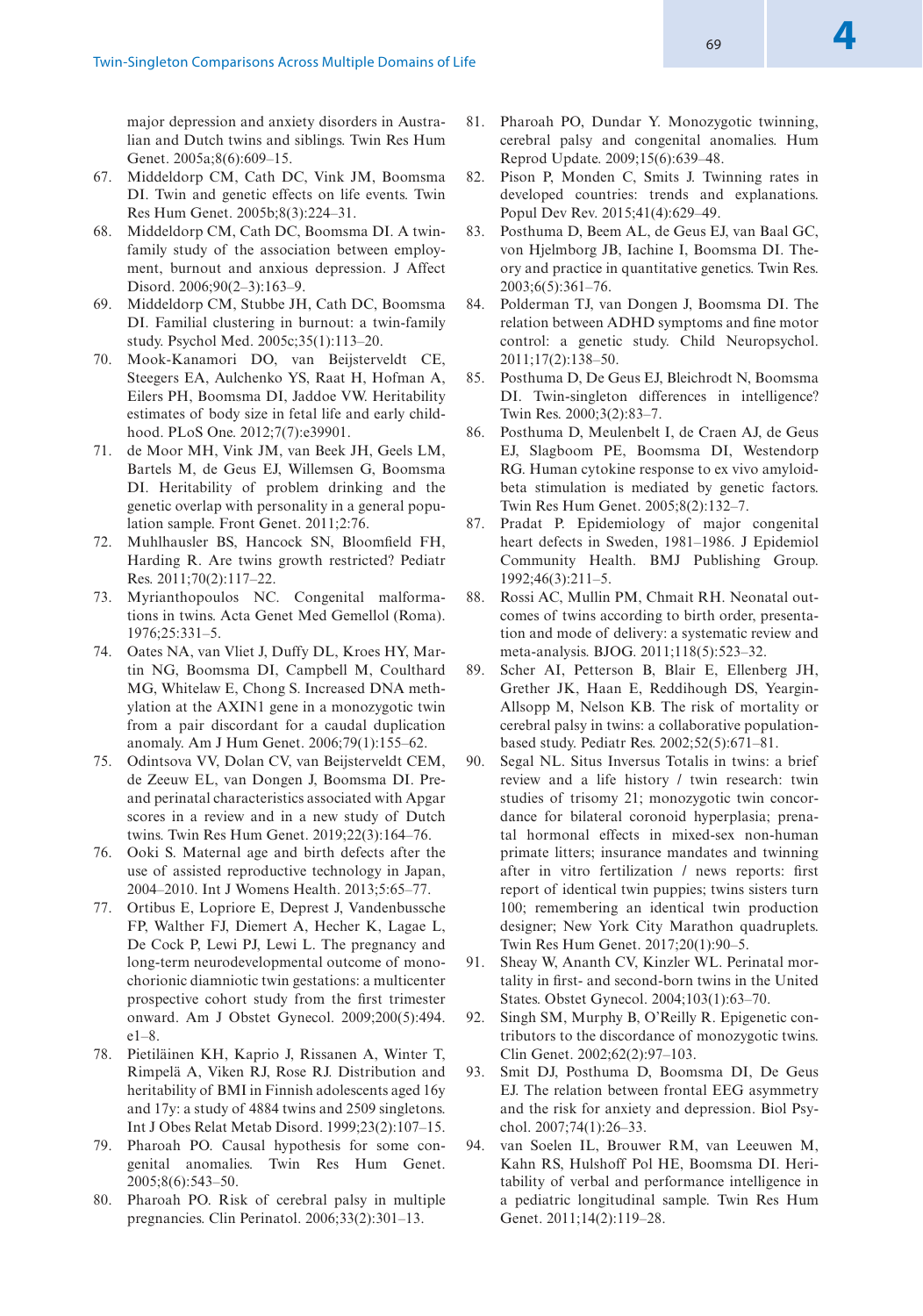- 95. Stoel RD, De Geus EJ, Boomsma DI. Genetic analysis of sensation seeking with an extended twin design. Behav Genet. 2006;36(2):229–37.
- 96. Stubbe JH, Posthuma D, Boomsma DI, De Geus EJ. Heritability of life satisfaction in adults: a twin-family study. Psychol Med. 2005;35(11):1581–8.
- 97. Svenvik M, Brudin L, Blomberg M. Preterm birth: a prominent risk factor for low Apgar scores. Biomed Res Int. 2015;2015:978079.
- 98. Thorngren-Jerneck K, Herbst A. Low 5-minute Apgar score: a population-based register study of 1 million term births. Obstet Gynecol. 2001;98(1):65–70.
- 99. Vasak B, Verhagen JJ, Koenen SV, Koster MP, de Reu PA, Franx A, Nijhuis JG, Bonsel GJ, Visser GH. Lower perinatal mortality in preterm born twins than in singletons: a nationwide study from The Netherlands. Am J Obstet Gynecol. 2017;216(2):161.e1–9.
- 100. Roeling MP, Willemsen G, Boomsma DI. Heritability of working in a creative profession. Behav Genet. 2017;47:298–304.
- 101. Veldkamp SA, van Bergen E, de Zeeuw EL, van Beijsterveldt CE, Boomsma DI, Bartels M. Bullying and victimization: the effect of close companionship. Twin Res Hum Genet. 2017;20(1):19–27.
- 102. Veldkamp SAM, Zondervan-Zwijnenburg MAJ, van Bergen E, Barzeva SA, Tamayo-Martinez N, Becht AI, van Beijsterveldt CEM, Meeus W, Branje S, Hillegers MHJ, Oldehinkel AJ, Hoijtink HJA, Boomsma DI, Hartman C. Parental age in relation to offspring's neurodevelopment. J Clin Child Adolesc Psychol. 2020:1–13. [https://doi.org](https://doi.org/10.1080/15374416.2020.1756298) [/10.1080/15374416.2020.1756298.](https://doi.org/10.1080/15374416.2020.1756298) (online ahead of print)
- 103. Vink JM, van Kemenade FJ, Meijer CJ, Casparie MK, Meijer GA, Boomsma DI. Cervix smear abnormalities: linking pathology data in female twins, their mothers and sisters. Eur J Hum Genet. 2011;19(1):108–11.
- 104. Vink JM, Sadrzadeh S, Lambalk CB, Boomsma DI. Heritability of polycystic ovary syndrome in a Dutch twin-family study. J Clin Endocrinol Metab. 2006;91(6):2100–4.
- 105. Willemsen G, van Beijsterveldt TC, van Baal CG, Postma D, Boomsma DI. Heritability of self-reported asthma and allergy: a study in adult Dutch twins, siblings and parents. Twin Res Hum Genet. 2008;11(2):132–42.
- 106. Willemsen G, Boomsma DI. Religious upbringing and neuroticism in Dutch twin families. Twin Res Hum Genet. 2007;10(2):327–33.
- 107. Willemsen G, Posthuma D, Boomsma DI. Environmental factors determine where the Dutch live: results from the Netherlands twin register. Twin Res Hum Genet. 2005;8(4):312–7.
- 108. Windham GC, Bjerkedal T. Malformations in twins and their siblings, Norway, 1967–79. Acta Genet Med Gemellol. 1984;33(1):87–95.
- 109. Windham GC, Sever LE. Neural tube defects among twin births. Am J Hum Genet. 1982;34(6):988–98.
- 110. Yu Y, Cozen W, Hwang AE, Cockburn MG, Zadnick J, Hamilton AS, Mack T, Figueiredo JC. Birth anomalies in monozygotic and dizygotic twins: results from the California twin registry. J Epidemiol. 2019;29(1):18–25.
- 111. de Zeeuw EL, van Beijsterveldt CE, de Geus EJ, Boomsma DI. Twin specific risk factors in primary school achievements. Twin Res Hum Genet. 2012;15(1):107–15.
- 112. Zeitlin J, Mohangoo A, Cuttini M, EUROPE-RISTAT Report Writing Committee, Alexander S, Barros H, Blondel B, Bouvier-Colle MH, Buitendijk S, Cans C, Correia S, Gissler M, Macfarlane A, Novak-Antolic Z, Zeitlin J, Zhang WH, Zimbeck M. The European perinatal health report: comparing the health and care of pregnant women and newborn babies in Europe. J Epidemiol Community Health. 2009;63(9): 681–2.
- 113. Zondervan-Zwijnenburg MAJ, Veldkamp SAM, Neumann A, Barzeva SA, Nelemans SA, van Beijsterveldt CEM, Branje SJT, Hillegers MHJ, Meeus WHJ, Tiemeier H, Hoijtink HJA, Oldehinkel AJ, Boomsma DI. Parental age and offspring childhood mental health: a multi-cohort, population-based investigation. Child Dev. 2020;91(3):964–82.

# **Appendix: Within-Family Twin – Non-Twin Comparisons Across a Wide Range of Traits Assessed in the Netherlands Twin Register**

- 114. Achenbach TM, Rescorla LA. Manual for the ASEBA adult forms & profiles. Burlington: Research Center for Children, Youth, & Families, University of Vermont; 2003.
- 115. Broadhead WE, Gehlbach SH, de Gruy FV, Kaplan BH. The Duke-UNC Functional Social Support Questionnaire. Measurement of social support in family medicine patients. Med Care. 1988;26(7):709–23.
- 116. Conners CK, Erhardt D, Sparrow EP. Conners' Adult ADHD Rating Scales (CAARS). Technical Manual. Toronto: Multi-Health Systems Inc.; 1999.
- 117. Costa PT, MacCrae RR. Revised NEO Personality Inventory (NEO-PI-R) and NEO Five-Factor Inventory (NEO-FFI): professional manual. Odessa: Psychological Assessment Resources; 1992.
- 118. Diener E, Emmons RA, Larsen RJ, Griffin S. The satisfaction with life scale. J Pers Assesss. 1985;49:71–5.